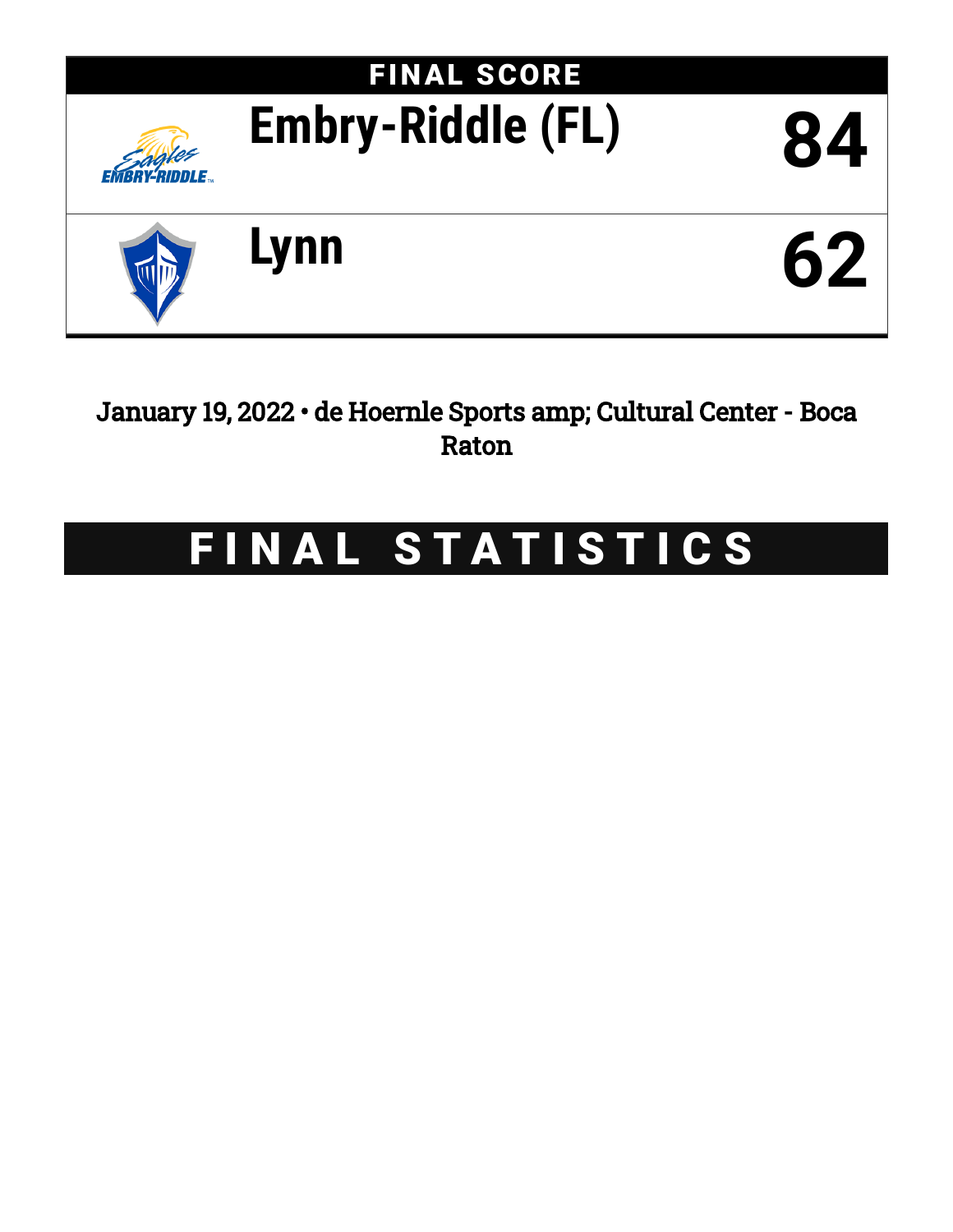# **Official Box Score Embry-Riddle (FL) vs Lynn Game Totals -- Final Statistics January 19, 2022 at de Hoernle Sports amp; Cultural Center - Boca Raton**



# **Embry-Riddle (FL) 84**

| No. | Plaver                  | S  | <b>Pts</b> | FG        | 3FG     | FT       | OR | DR.          | TR | PF       | A         | TO | <b>Blk</b> | Stl          | Min   | $+/-$        |
|-----|-------------------------|----|------------|-----------|---------|----------|----|--------------|----|----------|-----------|----|------------|--------------|-------|--------------|
| 01  | CROUCH, ROMEO           | G  | 31         | $13 - 21$ | 2-4     | $3-5$    |    | 3            | 4  |          | 4         |    | 0          | 3            | 36    | 23           |
| 02  | <b>MURRAY, CHRIS</b>    | F. | 9          | $4 - 11$  | 1-1     | $0 - 1$  |    | 6            |    | 3        | 4         |    |            | 0            | 23    | 11           |
| 12  | <b>JENKINS, ELIJAH</b>  | G  | 9          | $3-9$     | $2 - 5$ | $1 - 2$  |    | 2            | 3  | 3        |           |    |            |              | 33    | 25           |
| 22  | <b>WHITLOW, MALCOLM</b> | G  | 12         | $4 - 7$   | $2 - 3$ | $2 - 3$  | 0  |              | 1  | 0        | 3         |    | $\Omega$   | $\mathbf{0}$ | 28    | 10           |
| -31 | <b>JEROTIC, NIKOLA</b>  | F. | 14         | $6 - 8$   | $0 - 0$ | $2 - 2$  |    | 4            | 5  | 2        | 5         | 0  | $\Omega$   | $\Omega$     | 30    | 24           |
| 05  | PARK, DAVID             | G  | 0          | $0 - 1$   | 0-1     | $0 - 0$  | 0  | 3            | 3  | 1        | 0         | 0  | $\Omega$   | 0            | 6     | $\mathbf{0}$ |
| 14  | ALESSANDRO, JON         | F. | 6          | $3-5$     | $0 - 1$ | $0 - 0$  | 2  | 6            | 8  |          | 2         | 0  | 0          | 0            | 18    | 8            |
| 24  | <b>HENAGAN, CJ</b>      | G  | 3          | $1 - 2$   | 0-1     | $1 - 2$  |    | 5            | 6  |          |           | 0  | $\Omega$   | 0            | 18    | 8            |
| 32  | <b>SULLY, DANNY</b>     | F. | $\Omega$   | $0 - 2$   | 0-0     | $0 - 0$  | 0  | $\Omega$     | 0  | 2        | $\Omega$  | 0  | $\Omega$   | 1            | 8     | 1            |
|     | TEAM                    |    |            |           |         |          | 0  | $\mathbf{0}$ | 0  | $\Omega$ |           | 0  |            |              |       |              |
|     | <b>TOTALS</b>           |    |            | 84 34-66  | 7-16    | $9 - 15$ |    | 30           | 37 | 14       | <b>20</b> | 4  |            |              | 5 200 |              |

| Shooting By Period<br>Period | FG    | FG%   | 3FG    | 3FG%  | FТ       | FT%   |
|------------------------------|-------|-------|--------|-------|----------|-------|
| 1st Half                     | 16-33 | 48%   | $5-10$ | 50%   | 4-6      | 67%   |
| 2nd Half                     | 18-33 | 55%   | 2-6    | 33%   | $5-9$    | 56%   |
| Game                         | 34-66 | 51.5% | 7-16   | 43.8% | $9 - 15$ | 60.0% |

*Deadball Rebounds:* 4,2 *Last FG:* 2nd-00:46 *Biggest Run:* 12-0 *Largest lead:* By 22 at 2nd-00:46 *Technical Fouls:* #14 ALESSANDRO (Class A) @ 1st - 05:55;

# **Lynn 62**

| No. | Plaver                   | S  | Pts      | FG.        | 3FG      | FT      | OR             | DR | TR       | PF       | A              | TO.      | <b>Blk</b> | Stl          | Min   | $+/-$ |
|-----|--------------------------|----|----------|------------|----------|---------|----------------|----|----------|----------|----------------|----------|------------|--------------|-------|-------|
| 00  | ELLIS, BRANDEN           | G  | 8        | $2-9$      | $0 - 2$  | 4-4     |                |    | 2        |          |                | 0        | $\Omega$   |              | 30    | -13   |
| 01  | PEEVY, CHRISTIAN         | G  | 5        | $2 - 8$    | $0 - 1$  | $1 - 2$ |                | 6  |          | 4        | $\overline{0}$ | 2        | 2          | $\mathbf{0}$ | 29    | $-25$ |
| 03  | <b>BORNELUS, BRANDON</b> | G  | 17       | 7-18       | $3 - 10$ | $0 - 1$ | $\Omega$       | 2  | 2        | 1.       | 5              | 3        | $\Omega$   | 1.           | 37    | $-26$ |
| 10  | <b>KURNAZ, SERVET</b>    | F. | 13       | $4 - 7$    | $1 - 3$  | $4 - 4$ | $\overline{2}$ | 2  | 4        | 4        |                | 2        | 0          | $\mathbf{0}$ | -23   | $-4$  |
| 23  | <b>EVANS, JAMISON</b>    | G  | 6        | $3-9$      | $0 - 5$  | $0 - 0$ | 3              | 4  | 7        | 2        | $\Omega$       | 1        | $\Omega$   | 1.           | 37    | $-22$ |
| 02  | <b>BARTLETT, BRAXTON</b> | G  | $\Omega$ | $0 - 1$    | $0 - 1$  | $0 - 0$ | $\Omega$       | 2  | 2        | $\Omega$ | $\Omega$       | $\Omega$ | $\Omega$   | $\Omega$     | 4     | $-4$  |
| 04  | SANKARE, IBRAHIMA        | F. | 13       | $6-9$      | $0 - 1$  | $1 - 2$ | $\mathcal{P}$  | 6  | 8        | 1.       | 1              | 1        | 2          | $\Omega$     | 29    | $-15$ |
| 11  | DOANE, ALEX              | G  | $\Omega$ | $0 - 3$    | $0 - 3$  | $0 - 0$ | $\Omega$       | 2  | 2        | $\Omega$ | $\Omega$       | $\Omega$ | $\Omega$   | $\Omega$     | 11    | $-1$  |
|     | <b>TEAM</b>              |    |          |            |          |         | $\Omega$       | 0  | $\Omega$ | $\Omega$ |                | 0        |            |              |       |       |
|     | <b>TOTALS</b>            |    |          | 62 24 - 64 | 4-26     | $10-13$ | 9              | 25 | 34       | 13       | 8              | 9        | 4          |              | 3 200 |       |

| Game                                | 24-64     | 37.5% | 4-26     | 15.4% | $10-13$   | 76.9%  |
|-------------------------------------|-----------|-------|----------|-------|-----------|--------|
| 2nd Half                            | 12-36     | 33%   | $2 - 17$ | 12%   | በ-1       | $00\%$ |
| 1st Half                            | $12 - 28$ | 43%   | $2-9$    | 22%   | $10 - 12$ | 83%    |
| <b>Shooting By Period</b><br>Period | FG        | FG%   | 3FG      | 3FG%  | FТ        | FT%    |

*Deadball Rebounds:* 2,2 *Last FG:* 2nd-05:17 *Biggest Run:* 5-0 *Largest lead:* By 1 at 2nd-17:40 *Technical Fouls:* None.

| Game Notes:                                      | <b>Score</b>                             | 1st | 2 <sub>nd</sub> | тот               | <b>Points</b> | <b>ERF</b>     | Lyn            |
|--------------------------------------------------|------------------------------------------|-----|-----------------|-------------------|---------------|----------------|----------------|
| Officials: Chris Merlo, Nick Agress, Kevin       | ERF                                      | -41 | 43              | 84                | In the Paint  | 46             | 32             |
| Hetherington<br>Attendance: 623                  | Lyn                                      | 36  | 26              | 62                | Off Turns     | 10             |                |
|                                                  |                                          |     |                 |                   | 2nd Chance    |                |                |
| Start Time: 07:38 PM ET<br>End Time: 09:10 PM ET | ERF led for 38:19. Lyn led for 0:23.     |     |                 | <b>Fast Break</b> |               |                |                |
| Game Duration: 1:31                              | Game was tied for 1:18.<br>Times tied: 3 |     | Lead Changes: 2 |                   | Bench         |                | 13             |
| Conference Game;                                 |                                          |     |                 |                   | Per Poss      | 1.254<br>39/67 | 0.925<br>29/67 |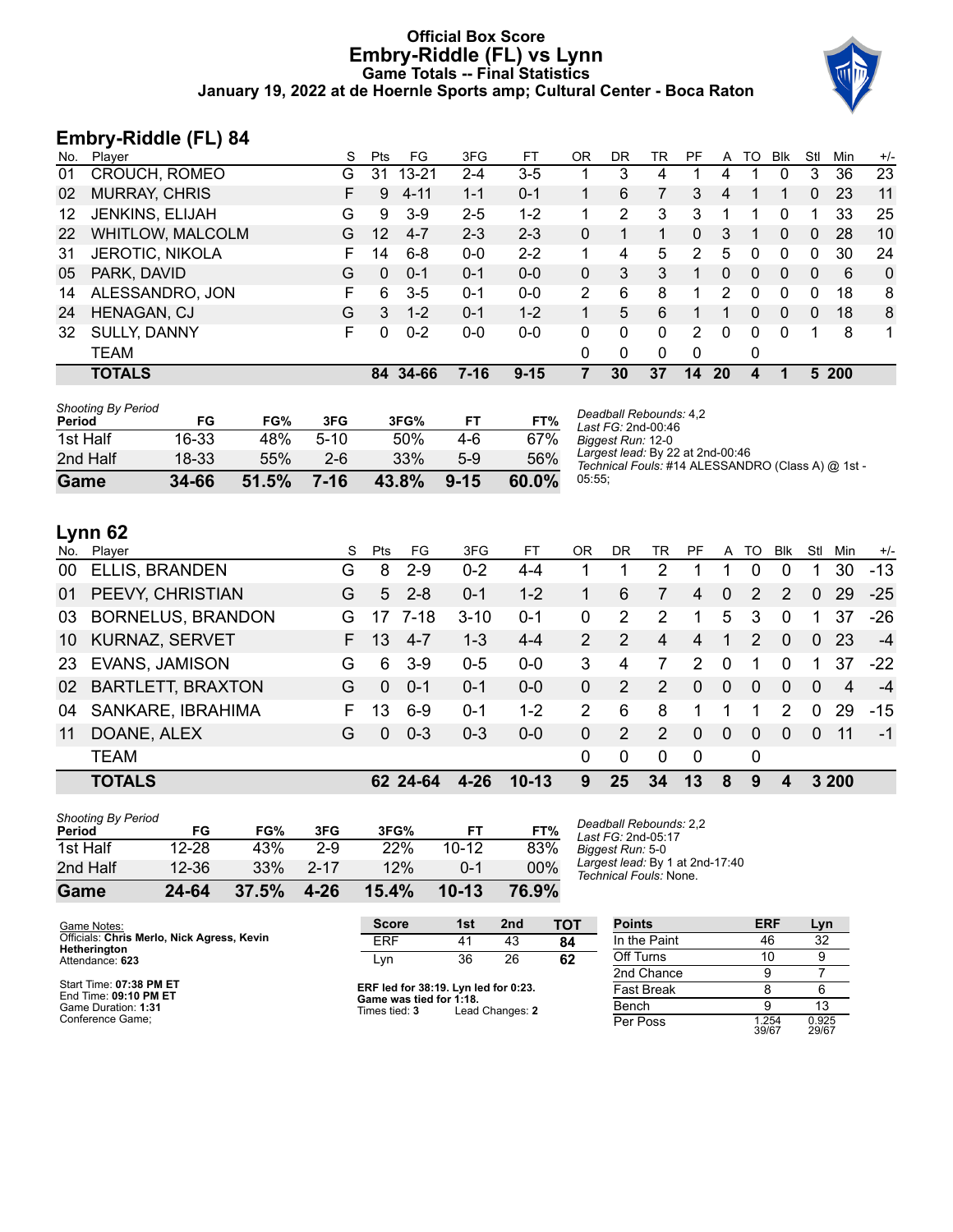## **Official Box Score Embry-Riddle (FL) vs Lynn First Half Statistics Only January 19, 2022 at de Hoernle Sports amp; Cultural Center - Boca Raton**



# **Embry-Riddle (FL) 41**

| No. | Player                  | S  | <b>Pts</b>   | FG.       | 3FG     | <b>FT</b> | <b>OR</b> | <b>DR</b> | <b>TR</b> | PF | A        | <b>TO</b>    | <b>B</b> lk  | Stl           | Min | $+/-$          |
|-----|-------------------------|----|--------------|-----------|---------|-----------|-----------|-----------|-----------|----|----------|--------------|--------------|---------------|-----|----------------|
| 01  | CROUCH, ROMEO           | G  | 14           | $6 - 12$  | 1-3     | $1 - 2$   |           |           | 2         | 0  | 3        |              |              |               | 19  | 5              |
| 02  | <b>MURRAY, CHRIS</b>    | F. | 5            | $2 - 6$   | $1 - 1$ | $0-0$     |           | 3         | 4         | 1  | 3        | 1            | 0            | $\mathbf{0}$  | 13  | 5              |
| 12  | JENKINS, ELIJAH         | G  | 9            | $3-5$     | 2-4     | $1 - 2$   | 0         | 1         |           | 2  | 0        |              | 0            | $\Omega$      | 16  | 8              |
| 22  | <b>WHITLOW, MALCOLM</b> | G  | 3            | $1 - 1$   | $1 - 1$ | $0-0$     | 0         |           |           | 0  | 0        |              | 0            | 0             | 14  | $\overline{4}$ |
| -31 | <b>JEROTIC, NIKOLA</b>  | F  | 8            | $3 - 4$   | $0 - 0$ | $2 - 2$   |           | 0         |           |    |          | 0            | 0            | 0             | 13  | 6              |
| 05  | PARK, DAVID             | G  | $\mathbf{0}$ | $0 - 0$   | $0 - 0$ | $0 - 0$   | 0         | 2         | 2         |    | 0        | $\mathbf{0}$ | $\mathbf{0}$ | 0             | 5   | $-2$           |
| 14  | ALESSANDRO, JON         | F. | 2            | $1 - 2$   | $0 - 0$ | $0 - 0$   |           | 2         | 3         |    | 2        | 0            | $\Omega$     | 0             | 7   | $\mathbf{0}$   |
| 24  | HENAGAN, CJ             | G  | $\Omega$     | $0 - 1$   | $0 - 1$ | $0 - 0$   | 0         | 3         | 3         | 0  |          | 0            | $\Omega$     | $\Omega$      | 6   | $\mathbf{0}$   |
| 32  | <b>SULLY, DANNY</b>     | F. | $\Omega$     | $0 - 2$   | $0-0$   | $0 - 0$   | 0         | 0         | $\Omega$  | 2  | $\Omega$ | $\Omega$     | $\Omega$     |               |     | -1             |
|     | <b>TEAM</b>             |    |              |           |         |           | 0         | 0         | 0         | 0  |          | 0            |              |               |     |                |
|     | <b>TOTALS</b>           |    | 41           | $16 - 33$ | $5-10$  | $4 - 6$   | 4         | 13        | 17        | 8  | 10       | 4            | $\mathbf{0}$ | $\mathcal{P}$ | 100 |                |

| <b>Shooting By Period</b><br>Period | FG        | FG%   | 3FG    | 3FG%  | FT       | FT%   | Deadball Rebounds: 4,2<br>Last FG Half: ERF 2nd-00:46 |
|-------------------------------------|-----------|-------|--------|-------|----------|-------|-------------------------------------------------------|
| 1st Half                            | 16-33     | 48%   | $5-10$ | 50%   | 4-6      | 67%   |                                                       |
| Game                                | $34 - 66$ | 51.5% | 7-16   | 43.8% | $9 - 15$ | 60.0% |                                                       |

# **Lynn 36**

| No.       | Plaver                   | S  | Pts      | FG.      | 3FG     | <b>FT</b> | <b>OR</b> | <b>DR</b>    | <b>TR</b> | PF          | A        | TO.      | <b>Blk</b> | Stl      | Min      | $+/-$    |
|-----------|--------------------------|----|----------|----------|---------|-----------|-----------|--------------|-----------|-------------|----------|----------|------------|----------|----------|----------|
| 00        | ELLIS, BRANDEN           | G  | 4        | $0 - 3$  | $0 - 0$ | 4-4       | 0         |              |           | 0           | $\Omega$ | 0        |            | 1        | 16       | -1       |
| 01        | PEEVY, CHRISTIAN         | G  |          | $0 - 4$  | $0 - 0$ | $1 - 2$   | 0         | 5            | 5         | 3           | $\Omega$ | 2        |            | 0        | 17       | $-4$     |
| 03        | <b>BORNELUS, BRANDON</b> | G  | 9        | $4 - 8$  | $1 - 4$ | $0-0$     | 0         |              |           | 1           | 2        | 1        | $\Omega$   | 1        | 20       | -8       |
| 10        | <b>KURNAZ, SERVET</b>    | F. |          | $1 - 3$  | $1 - 3$ | $4 - 4$   |           |              | 2         | 2           |          |          | $\Omega$   | $\Omega$ | -11      | $-3$     |
| <b>23</b> | EVANS, JAMISON           | G  | 4        | $2 - 3$  | $0 - 1$ | $0 - 0$   |           | 2            | 3         | 1           | $\Omega$ | $\Omega$ | $\Omega$   | 1        | 18       | $-7$     |
| 02        | <b>BARTLETT, BRAXTON</b> | G  | $\Omega$ | $0 - 0$  | $0 - 0$ | $0-0$     | $\Omega$  | $\Omega$     | $\Omega$  | $\Omega$    | $\Omega$ | 0        | $\Omega$   | 0        | $\Omega$ | $\Omega$ |
| 04        | SANKARE, IBRAHIMA        | F. | 11       | $5-6$    | $0 - 0$ | $1 - 2$   |           | $\Omega$     |           | 0           | $\Omega$ | $\Omega$ |            | 0        | 11       | $\Omega$ |
| 11        | DOANE, ALEX              | G  | $\Omega$ | $0 - 1$  | $0 - 1$ | $0-0$     | 0         |              |           | 0           | $\Omega$ | 0        | $\Omega$   | $\Omega$ | 8        | $-2$     |
|           | <b>TEAM</b>              |    |          |          |         |           | $\Omega$  | $\mathbf{0}$ | $\Omega$  | $\mathbf 0$ |          | 0        |            |          |          |          |
|           | <b>TOTALS</b>            |    |          | 36 12-28 | $2 - 9$ | $10-12$   | 3         | 11           | 14        | 7           | 3        | 4        | 2          |          | 3,100    |          |

| <b>Shooting By Period</b><br>Period | FG    | FG%   | 3FG  | 3FG%  | FТ        | FT%   |
|-------------------------------------|-------|-------|------|-------|-----------|-------|
| 1st Half                            | 12-28 | 43%   | 2-9  | 22%   | $10 - 12$ | 83%   |
| Game                                | 24-64 | 37.5% | 4-26 | 15.4% | $10 - 13$ | 76.9% |

*Deadball Rebounds:* 2,2 *Last FG Half:* Lyn 2nd-05:17

| Game Notes:                                                | <b>Score</b> | 1st | 2 <sub>nd</sub> | <b>TOT</b> | <b>Points (This Period)</b> | ERF   | Lyn           |
|------------------------------------------------------------|--------------|-----|-----------------|------------|-----------------------------|-------|---------------|
| Officials: Chris Merlo, Nick Agress, Kevin<br>Hetherington | <b>ERF</b>   | 41  | 43              | 84         | In the Paint                | 16    | 16            |
| Attendance: 623                                            | Lyn          | 36  | 26              | 62         | Off Turns                   |       |               |
|                                                            |              |     |                 |            | 2nd Chance                  |       |               |
| Start Time: 07:38 PM ET<br>End Time: 09:10 PM ET           |              |     |                 |            | <b>Fast Break</b>           |       |               |
| Game Duration: 1:31                                        |              |     |                 |            | Bench                       |       |               |
| Conference Game:                                           |              |     |                 |            | Per Poss                    | 18/35 | .059<br>17/34 |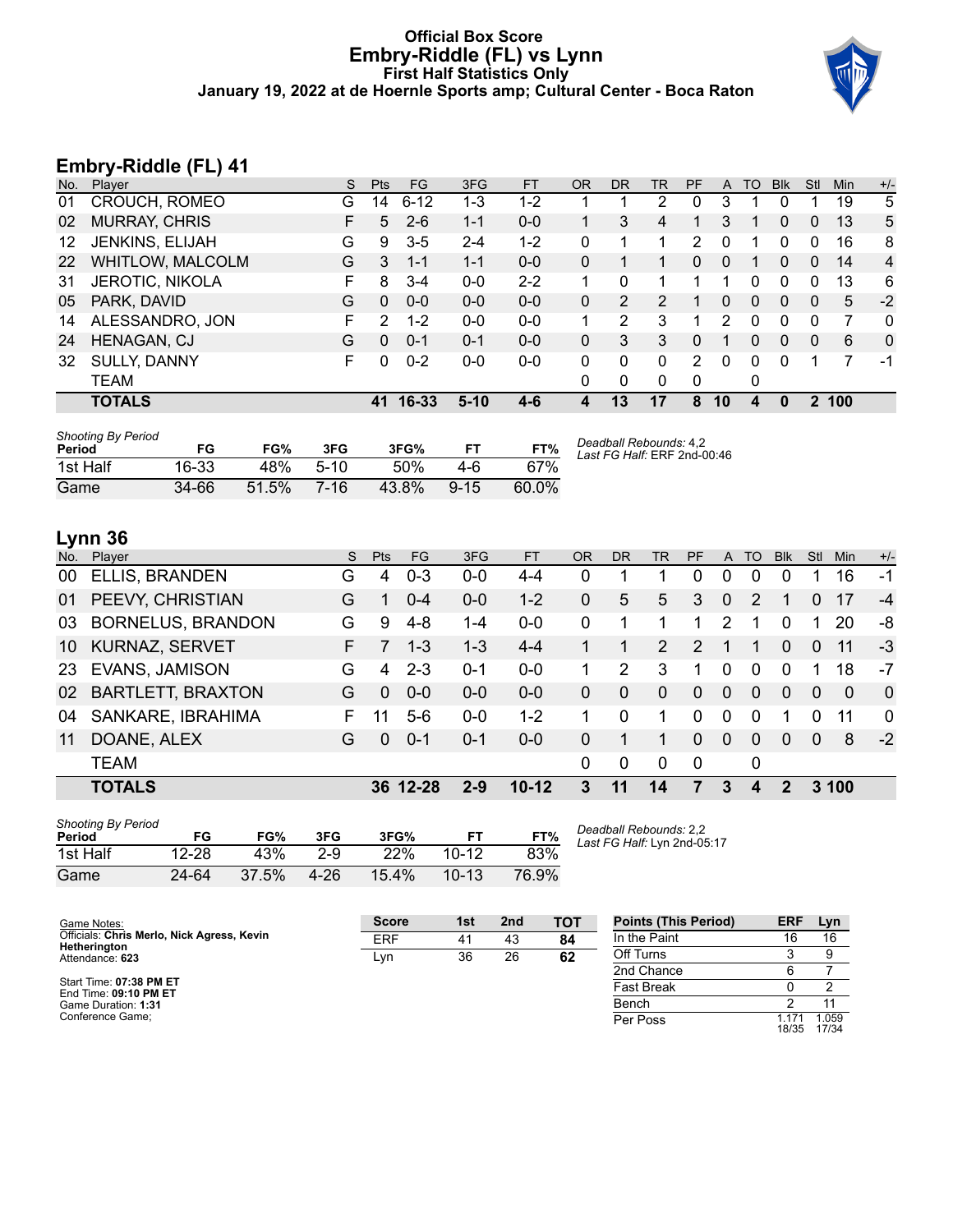# **Official Play-By-Play Embry-Riddle (FL) vs Lynn First Half January 19, 2022 at de Hoernle Sports amp; Cultural Center - Boca Raton**



## **Period 1**

#### **Starters:**

**Embry-Riddle (FL)**: 1 CROUCH,ROMEO (G); 2 MURRAY,CHRIS (F); 12 JENKINS,ELIJAH (G); 22 WHITLOW,MALCOLM (G); 31 JEROTIC,NIKOLA (F);<br>**Lynn**: 0 ELLIS,BRANDEN (G); 1 PEEVY,CHRISTIAN (G); 3 BORNELUS,BRANDON (G); 10 KURNAZ,SERVE

| Time           | VISITORS: Embry-Riddle (FL)            | <b>Score</b> | <b>Margin</b>  | <b>HOME: Lynn</b>                                               |
|----------------|----------------------------------------|--------------|----------------|-----------------------------------------------------------------|
| 19:32          | GOOD! JUMPER by CROUCH, ROMEO          | $0 - 2$      | V <sub>2</sub> |                                                                 |
| 19:32          | ASSIST by MURRAY, CHRIS                |              |                |                                                                 |
| 19:17          |                                        |              |                | MISSED JUMPER by ELLIS, BRANDEN                                 |
| 19:10          | REBOUND (DEF) by WHITLOW, MALCOLM      |              |                |                                                                 |
| 19:05          | GOOD! JUMPER by JEROTIC, NIKOLA        | $0 - 4$      | V <sub>4</sub> |                                                                 |
| 19:05          | ASSIST by MURRAY, CHRIS                |              |                |                                                                 |
| 18:50<br>18:44 | REBOUND (DEF) by JENKINS, ELIJAH       |              |                | MISSED 3PTR by EVANS, JAMISON                                   |
| 18:41          | MISSED 3PTR by CROUCH, ROMEO           |              |                |                                                                 |
| 18:37          |                                        |              |                | REBOUND (DEF) by BORNELUS, BRANDON                              |
| 18:16          |                                        |              |                | MISSED 3PTR by KURNAZ, SERVET                                   |
| 18:12          | REBOUND (DEF) by MURRAY, CHRIS         |              |                |                                                                 |
| 17:50          | MISSED JUMPER by MURRAY, CHRIS         |              |                |                                                                 |
| 17:46          |                                        |              |                | REBOUND (DEF) by PEEVY, CHRISTIAN                               |
| 17:41          | FOUL (PERSONAL) by MURRAY, CHRIS       |              |                |                                                                 |
| 17:41          |                                        |              |                | MISSED FT by PEEVY, CHRISTIAN                                   |
| 17:41          |                                        |              |                | REBOUND (OFF) by TEAM                                           |
| 17:41          |                                        | $1 - 4$      | V <sub>3</sub> | GOOD! FT by PEEVY, CHRISTIAN                                    |
| 17:29          | MISSED JUMPER by CROUCH, ROMEO         |              |                |                                                                 |
| 17:27          |                                        |              |                | REBOUND (DEF) by KURNAZ, SERVET                                 |
| 17:20          |                                        |              |                | MISSED JUMPER by PEEVY, CHRISTIAN                               |
| 17:16          | REBOUND (DEF) by CROUCH, ROMEO         |              |                |                                                                 |
| 17:08<br>17:05 | MISSED 3PTR by JENKINS, ELIJAH         |              |                |                                                                 |
| 16:42          |                                        |              |                | REBOUND (DEF) by EVANS, JAMISON<br>FOUL (OFF) by KURNAZ, SERVET |
| 16:42          |                                        |              |                | TURNOVER (OFFENSIVE) by KURNAZ, SERVET                          |
| 16:21          | GOOD! LAYUP by JEROTIC, NIKOLA [PNT]   | $1 - 6$      | V <sub>5</sub> |                                                                 |
| 16:21          | ASSIST by MURRAY, CHRIS                |              |                |                                                                 |
| 16:10          |                                        |              |                | MISSED 3PTR by BORNELUS, BRANDON                                |
| 16:05          | REBOUND (DEF) by MURRAY, CHRIS         |              |                |                                                                 |
| 15:56          | TURNOVER (BADPASS) by WHITLOW, MALCOLM |              |                |                                                                 |
| 15:56          |                                        |              |                | STEAL by BORNELUS, BRANDON                                      |
| 15:35          |                                        |              |                | MISSED JUMPER by PEEVY, CHRISTIAN                               |
| 15:32          |                                        |              |                | REBOUND (OFF) by KURNAZ, SERVET                                 |
| 15:24          |                                        | $4-6$        | V <sub>2</sub> | GOOD! 3PTR by KURNAZ, SERVET                                    |
| 15:24          |                                        |              |                | ASSIST by BORNELUS, BRANDON                                     |
| 15:07          | GOOD! 3PTR by MURRAY, CHRIS            | $4 - 9$      | V <sub>5</sub> |                                                                 |
| 15:07          | ASSIST by CROUCH, ROMEO                |              |                |                                                                 |
| 14:48<br>14:44 |                                        |              |                | MISSED 3PTR by KURNAZ, SERVET                                   |
| 14:34          | REBOUND (DEF) by MURRAY, CHRIS         |              |                | FOUL (PERSONAL) by KURNAZ, SERVET                               |
| 14:34          |                                        |              |                |                                                                 |
| 14:34          |                                        |              |                | SUB OUT: KURNAZ, SERVET                                         |
| 14:34          |                                        |              |                | SUB IN: SANKARE, IBRAHIMA                                       |
| 14:26          | MISSED LAYUP by CROUCH, ROMEO          |              |                |                                                                 |
| 14:24          | REBOUND (OFF) by CROUCH, ROMEO         |              |                |                                                                 |
| 14:23          | GOOD! LAYUP by CROUCH, ROMEO           | $4 - 11$     | V <sub>7</sub> |                                                                 |
| 14:00          |                                        |              |                | MISSED LAYUP by PEEVY, CHRISTIAN                                |
| 13:59          | REBOUND (DEF) by TEAM                  |              |                |                                                                 |
| 13:49          | TURNOVER (BADPASS) by MURRAY, CHRIS    |              |                |                                                                 |
| 13:49          |                                        |              |                | STEAL by EVANS, JAMISON                                         |
| 13:43          |                                        | $6 - 11$     | V <sub>5</sub> | GOOD! LAYUP by EVANS, JAMISON [FB]                              |
| 13:30          | GOOD! 3PTR by JENKINS, ELIJAH          | $6 - 14$     | V8             |                                                                 |
| 13:30          | ASSIST by JEROTIC, NIKOLA              |              |                |                                                                 |
| 13:05          |                                        | $8 - 14$     | V6             | GOOD! JUMPER by BORNELUS, BRANDON [PNT]                         |
| 12:43<br>12:43 | MISSED FT by JENKINS, ELIJAH           |              |                | FOUL (PERSONAL) by EVANS, JAMISON                               |
| 12:43          | REBOUND (OFF) by TEAM                  |              |                |                                                                 |
| 12:43          | SUB OUT: MURRAY, CHRIS                 |              |                |                                                                 |
| 12:43          | SUB IN: ALESSANDRO, JON                |              |                |                                                                 |
| 12:43          | GOOD! FT by JENKINS, ELIJAH            | $8 - 15$     | V <sub>7</sub> |                                                                 |
| 12:16          |                                        |              |                | MISSED 3PTR by BORNELUS, BRANDON                                |
| 12:12          |                                        |              |                | REBOUND (OFF) by EVANS, JAMISON                                 |
| 12:12          |                                        | $10 - 15$    | V <sub>5</sub> | GOOD! LAYUP by EVANS, JAMISON                                   |
| 11:58          | GOOD! 3PTR by JENKINS, ELIJAH          | $10 - 18$    | V8             |                                                                 |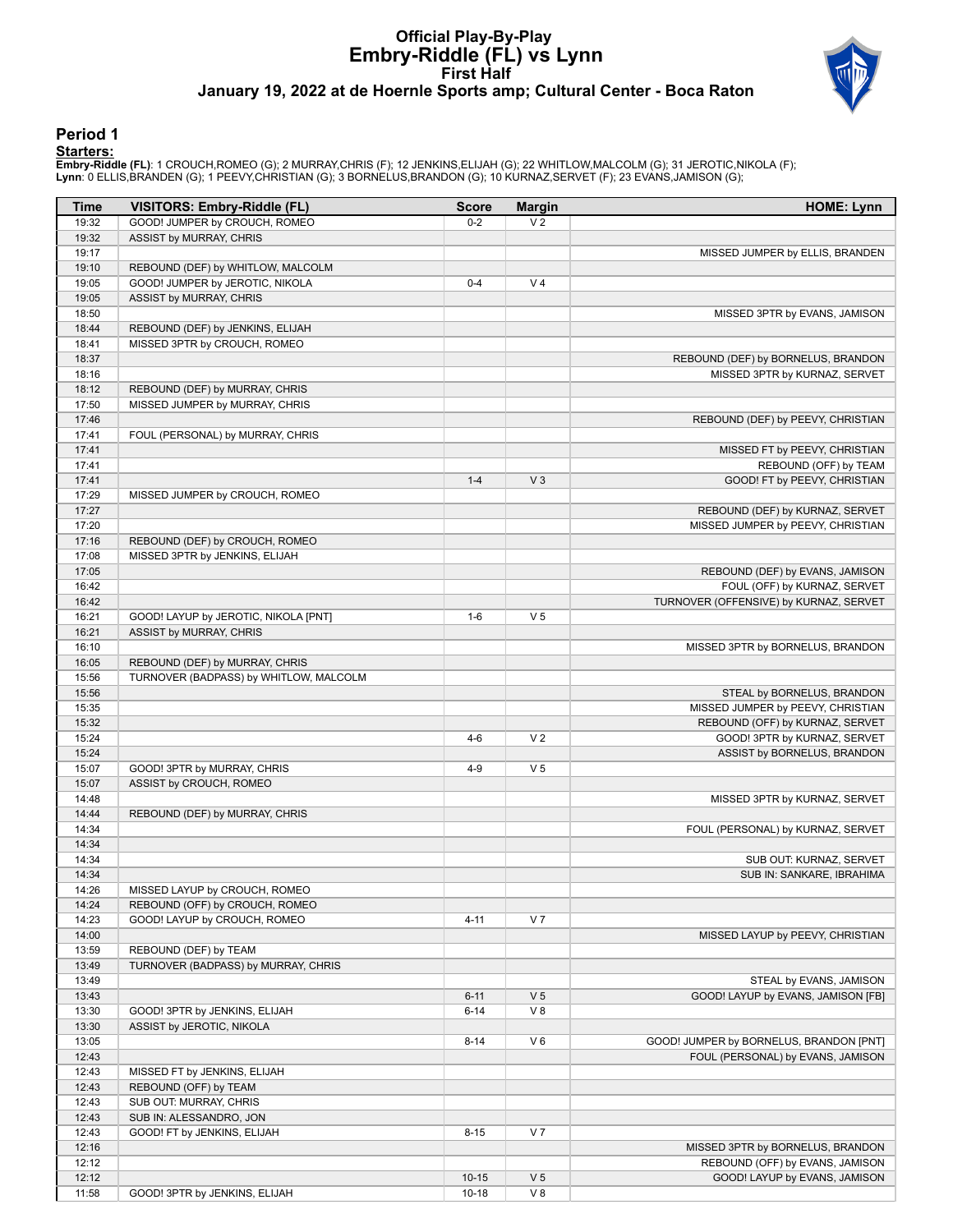| <b>Time</b>    | VISITORS: Embry-Riddle (FL)                                              | <b>Score</b> | <b>Margin</b>  | <b>HOME: Lynn</b>                                               |
|----------------|--------------------------------------------------------------------------|--------------|----------------|-----------------------------------------------------------------|
| 11:58          | ASSIST by ALESSANDRO, JON                                                |              |                |                                                                 |
| 11:47          |                                                                          | $12 - 18$    | $V_6$          | GOOD! JUMPER by BORNELUS, BRANDON                               |
| 11:34<br>11:34 | GOOD! 3PTR by WHITLOW, MALCOLM                                           | $12 - 21$    | V <sub>9</sub> |                                                                 |
| 11:15          | ASSIST by CROUCH, ROMEO                                                  | $14 - 21$    | V <sub>7</sub> | GOOD! LAYUP by SANKARE, IBRAHIMA                                |
| 11:04          | MISSED JUMPER by CROUCH, ROMEO                                           |              |                |                                                                 |
| 11:00          | REBOUND (OFF) by ALESSANDRO, JON                                         |              |                |                                                                 |
| 10:58          | MISSED JUMPER by ALESSANDRO, JON                                         |              |                |                                                                 |
| 10:56          |                                                                          |              |                | REBOUND (DEF) by PEEVY, CHRISTIAN                               |
| 10:46          | FOUL (PERSONAL) by JENKINS, ELIJAH                                       |              |                |                                                                 |
| 10:46          |                                                                          |              |                |                                                                 |
| 10:46<br>10:46 | SUB OUT: WHITLOW, MALCOLM<br>SUB IN: HENAGAN, CJ                         |              |                |                                                                 |
| 10:46          |                                                                          | $15 - 21$    | $V_6$          | GOOD! FT by ELLIS, BRANDEN                                      |
| 10:46          |                                                                          | $16 - 21$    | V <sub>5</sub> | GOOD! FT by ELLIS, BRANDEN                                      |
| 10:46          |                                                                          |              |                | SUB OUT: ELLIS, BRANDEN                                         |
| 10:46          |                                                                          |              |                | SUB IN: DOANE, ALEX                                             |
| 10:30          | GOOD! JUMPER by JENKINS, ELIJAH                                          | 16-23        | V <sub>7</sub> |                                                                 |
| 10:30          | ASSIST by ALESSANDRO, JON                                                |              |                |                                                                 |
| 10:17<br>10:17 |                                                                          | 18-23        | V <sub>5</sub> | GOOD! LAYUP by SANKARE, IBRAHIMA<br>ASSIST by BORNELUS, BRANDON |
| 10:07          | GOOD! JUMPER by CROUCH, ROMEO                                            | 18-25        | V <sub>7</sub> |                                                                 |
| 09:49          | FOUL (PERSONAL) by JEROTIC, NIKOLA                                       |              |                |                                                                 |
| 09:49          |                                                                          | 19-25        | $V_6$          | GOOD! FT by SANKARE, IBRAHIMA                                   |
| 09:49          | SUB OUT: JEROTIC, NIKOLA                                                 |              |                |                                                                 |
| 09:49          | SUB IN: SULLY, DANNY                                                     |              |                |                                                                 |
| 09:49          |                                                                          |              |                | MISSED FT by SANKARE, IBRAHIMA                                  |
| 09:49          | REBOUND (DEF) by ALESSANDRO, JON                                         |              |                |                                                                 |
| 09:38<br>09:35 | MISSED 3PTR by JENKINS, ELIJAH                                           |              |                | REBOUND (DEF) by PEEVY, CHRISTIAN                               |
| 09:13          |                                                                          |              |                | MISSED 3PTR by DOANE, ALEX                                      |
| 09:10          | REBOUND (DEF) by HENAGAN, CJ                                             |              |                |                                                                 |
| 09:03          | MISSED 3PTR by HENAGAN, CJ                                               |              |                |                                                                 |
| 08:59          |                                                                          |              |                | REBOUND (DEF) by PEEVY, CHRISTIAN                               |
| 08:45          |                                                                          | 22-25        | $V_3$          | GOOD! 3PTR by BORNELUS, BRANDON                                 |
| 08:30          | GOOD! LAYUP by CROUCH, ROMEO                                             | 22-27        | V <sub>5</sub> |                                                                 |
| 08:16<br>08:14 | REBOUND (DEF) by HENAGAN, CJ                                             |              |                | MISSED LAYUP by PEEVY, CHRISTIAN                                |
| 08:06          | GOOD! 3PTR by CROUCH, ROMEO                                              | 22-30        | V8             |                                                                 |
| 08:06          | ASSIST by HENAGAN, CJ                                                    |              |                |                                                                 |
| 08:03          |                                                                          |              |                | TIMEOUT 30SEC                                                   |
| 08:03          |                                                                          |              |                |                                                                 |
| 08:03          |                                                                          |              |                | SUB OUT: PEEVY, CHRISTIAN                                       |
| 08:03          |                                                                          |              |                | SUB IN: KURNAZ, SERVET                                          |
| 07:41<br>07:41 |                                                                          | 24-30        | $V_6$          | GOOD! LAYUP by SANKARE, IBRAHIMA<br>ASSIST by KURNAZ, SERVET    |
| 07:24          | MISSED LAYUP by SULLY, DANNY                                             |              |                |                                                                 |
| 07:24          |                                                                          |              |                | BLOCK by SANKARE, IBRAHIMA                                      |
| 07:24          | REBOUND (OFF) by TEAM                                                    |              |                |                                                                 |
| 07:11          | GOOD! LAYUP by CROUCH, ROMEO                                             | 24-32        | V8             |                                                                 |
| 06:50          |                                                                          |              |                | MISSED LAYUP by SANKARE, IBRAHIMA                               |
| 06:48          | REBOUND (DEF) by ALESSANDRO, JON                                         |              |                |                                                                 |
| 06:41<br>06:17 | GOOD! JUMPER by ALESSANDRO, JON [PNT]<br>FOUL (PERSONAL) by SULLY, DANNY | 24-34        | $V$ 10         |                                                                 |
| 06:17          |                                                                          | 25-34        | V <sub>9</sub> | GOOD! FT by KURNAZ, SERVET                                      |
| 06:17          |                                                                          |              |                | SUB OUT: BORNELUS, BRANDON                                      |
| 06:17          |                                                                          |              |                | SUB OUT: EVANS, JAMISON                                         |
| 06:17          |                                                                          |              |                | SUB IN: ELLIS, BRANDEN                                          |
| 06:17          |                                                                          |              |                | SUB IN: PEEVY, CHRISTIAN                                        |
| 06:17          |                                                                          | 26-34        | V8             | GOOD! FT by KURNAZ, SERVET                                      |
| 06:17          | SUB OUT: JENKINS, ELIJAH                                                 |              |                |                                                                 |
| 06:17<br>05:59 | SUB IN: WHITLOW, MALCOLM<br>TURNOVER (BADPASS) by CROUCH, ROMEO          |              |                |                                                                 |
| 05:59          |                                                                          |              |                | STEAL by ELLIS, BRANDEN                                         |
| 05:55          | FOUL (TECH) by ALESSANDRO, JON                                           |              |                |                                                                 |
| 05:55          |                                                                          | 27-34        | V <sub>7</sub> | GOOD! FT by ELLIS, BRANDEN                                      |
| 05:55          |                                                                          | 28-34        | $V_6$          | GOOD! FT by ELLIS, BRANDEN                                      |
| 05:55          | SUB OUT: ALESSANDRO, JON                                                 |              |                |                                                                 |
| 05:55          | SUB IN: MURRAY, CHRIS                                                    |              |                |                                                                 |
| 05:55          |                                                                          |              |                | SUB OUT: SANKARE, IBRAHIMA                                      |
| 05:55          |                                                                          |              |                | SUB IN: BORNELUS, BRANDON                                       |
| 05:31<br>05:31 | STEAL by CROUCH, ROMEO                                                   |              |                | TURNOVER (LOSTBALL) by BORNELUS, BRANDON                        |
| 05:28          |                                                                          |              |                | FOUL (PERSONAL) by BORNELUS, BRANDON                            |
| 05:28          | MISSED FT by CROUCH, ROMEO                                               |              |                |                                                                 |
| 05:28          | REBOUND (OFF) by TEAM                                                    |              |                |                                                                 |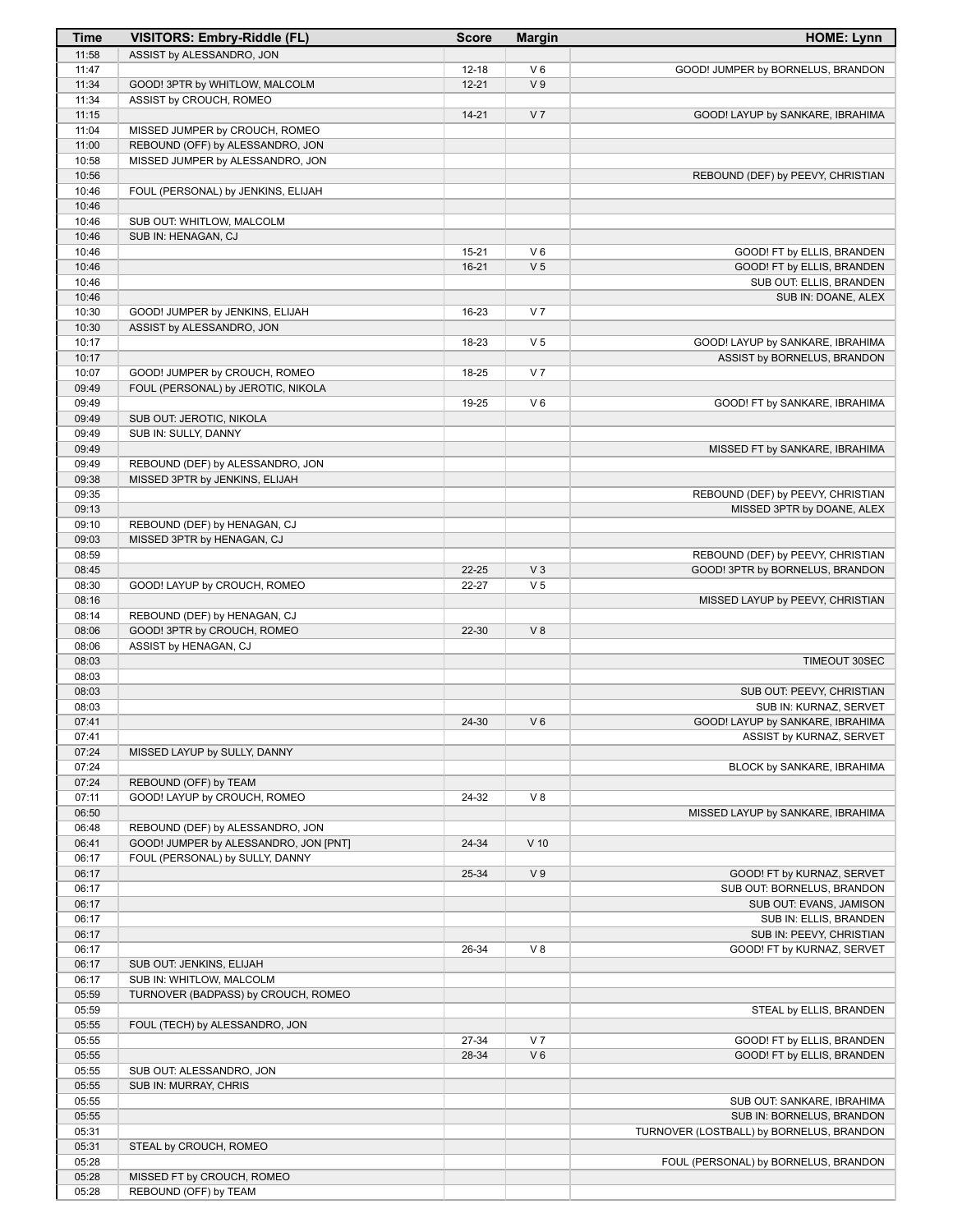| Time           | <b>VISITORS: Embry-Riddle (FL)</b>              | <b>Score</b> | <b>Margin</b>  | <b>HOME: Lynn</b>                        |
|----------------|-------------------------------------------------|--------------|----------------|------------------------------------------|
| 05:28          | GOOD! FT by CROUCH, ROMEO                       | 28-35        | V <sub>7</sub> |                                          |
| 05:06          |                                                 |              |                | TURNOVER (BADPASS) by PEEVY, CHRISTIAN   |
| 05:06          | STEAL by SULLY, DANNY                           |              |                |                                          |
| 05:06          | SUB OUT: HENAGAN, CJ                            |              |                |                                          |
| 05:06          | SUB IN: PARK, DAVID                             |              |                |                                          |
| 04:39          | MISSED LAYUP by MURRAY, CHRIS                   |              |                |                                          |
| 04:39          |                                                 |              |                | BLOCK by PEEVY, CHRISTIAN                |
| 04:34          |                                                 |              |                | REBOUND (DEF) by ELLIS, BRANDEN          |
| 04:30          | FOUL (PERSONAL) by PARK, DAVID                  |              |                |                                          |
| 04:30          |                                                 |              |                | SUB OUT: DOANE, ALEX                     |
| 04:30          |                                                 |              |                | SUB IN: EVANS, JAMISON                   |
| 04:19          | FOUL (PERSONAL) by SULLY, DANNY                 |              |                |                                          |
| 04:19          |                                                 | 29-35        | $V_6$          | GOOD! FT by KURNAZ, SERVET               |
| 04:19          |                                                 | 30-35        | V <sub>5</sub> | GOOD! FT by KURNAZ, SERVET               |
| 03:57          | MISSED LAYUP by SULLY, DANNY                    |              |                |                                          |
| 03:54          |                                                 |              |                | REBOUND (DEF) by EVANS, JAMISON          |
| 03:40          |                                                 |              |                | MISSED JUMPER by ELLIS, BRANDEN          |
| 03:36          | REBOUND (DEF) by PARK, DAVID                    |              |                |                                          |
| 03:31          | MISSED LAYUP by MURRAY, CHRIS                   |              |                |                                          |
| 03:28          | REBOUND (OFF) by MURRAY, CHRIS                  |              |                |                                          |
| 03:27          | GOOD! LAYUP by MURRAY, CHRIS                    | 30-37        | V <sub>7</sub> |                                          |
| 03:10          |                                                 | 32-37        | V <sub>5</sub> | GOOD! JUMPER by BORNELUS, BRANDON        |
| 02:56          |                                                 |              |                | FOUL (PERSONAL) by PEEVY, CHRISTIAN      |
| 02:56<br>02:56 |                                                 |              |                |                                          |
| 02:56          | SUB OUT: CROUCH, ROMEO<br>SUB OUT: SULLY, DANNY |              |                |                                          |
| 02:56          | SUB IN: JENKINS, ELIJAH                         |              |                |                                          |
| 02:56          | SUB IN: JEROTIC, NIKOLA                         |              |                |                                          |
| 02:50          |                                                 |              |                | FOUL (PERSONAL) by PEEVY, CHRISTIAN      |
| 02:50          | GOOD! FT by JEROTIC, NIKOLA                     | 32-38        | $V_6$          |                                          |
| 02:50          |                                                 |              |                | SUB OUT: KURNAZ, SERVET                  |
| 02:50          |                                                 |              |                | SUB IN: SANKARE, IBRAHIMA                |
| 02:50          | GOOD! FT by JEROTIC, NIKOLA                     | 32-39        | V <sub>7</sub> |                                          |
| 02:32          |                                                 |              |                | MISSED 3PTR by BORNELUS, BRANDON         |
| 02:24          |                                                 |              |                | REBOUND (OFF) by SANKARE, IBRAHIMA       |
| 02:24          |                                                 | 34-39        | V <sub>5</sub> | GOOD! LAYUP by SANKARE, IBRAHIMA         |
| 02:07          | MISSED LAYUP by MURRAY, CHRIS                   |              |                |                                          |
| 02:04          | REBOUND (OFF) by JEROTIC, NIKOLA                |              |                |                                          |
| 02:02          | MISSED LAYUP by JEROTIC, NIKOLA                 |              |                |                                          |
| 01:57          |                                                 |              |                | REBOUND (DEF) by PEEVY, CHRISTIAN        |
| 01:36          |                                                 |              |                | FOUL (OFF) by PEEVY, CHRISTIAN           |
| 01:36          |                                                 |              |                | TURNOVER (OFFENSIVE) by PEEVY, CHRISTIAN |
| 01:36          |                                                 |              |                | SUB OUT: PEEVY, CHRISTIAN                |
| 01:36          |                                                 |              |                | SUB IN: DOANE, ALEX                      |
| 01:36          | SUB OUT: WHITLOW, MALCOLM                       |              |                |                                          |
| 01:36          | SUB IN: CROUCH, ROMEO                           |              |                |                                          |
| 01:24          | FOUL (OFF) by JENKINS, ELIJAH                   |              |                |                                          |
| 01:24          | TURNOVER (OFFENSIVE) by JENKINS, ELIJAH         |              |                |                                          |
| 01:05          |                                                 | 36-39        | $V_3$          | GOOD! LAYUP by SANKARE, IBRAHIMA         |
| 00:53          | GOOD! LAYUP by JEROTIC, NIKOLA [PNT]            | 36-41        | V <sub>5</sub> |                                          |
| 00:53          | ASSIST by CROUCH, ROMEO                         |              |                |                                          |
| 00:40          |                                                 |              |                | MISSED LAYUP by BORNELUS, BRANDON        |
| 00:38          | REBOUND (DEF) by PARK, DAVID                    |              |                |                                          |
| 00:30          | MISSED 3PTR by CROUCH, ROMEO                    |              |                |                                          |
| 00:27          |                                                 |              |                | REBOUND (DEF) by DOANE, ALEX             |
| 00:20          | SUB OUT: JENKINS, ELIJAH                        |              |                |                                          |
| 00:20          | SUB IN: HENAGAN, CJ                             |              |                |                                          |
| 00:05          |                                                 |              |                | MISSED JUMPER by ELLIS, BRANDEN          |
| 00:03          | REBOUND (DEF) by HENAGAN, CJ                    |              |                |                                          |
| 00:00          | MISSED JUMPER by CROUCH, ROMEO                  |              |                |                                          |
| 00:00          |                                                 |              |                | REBOUND (DEF) by TEAM                    |

# **Embry-Riddle (FL) 41, Lynn 36**

| <b>Points (This Period)</b> | <b>ERF</b>       | Lyn            |
|-----------------------------|------------------|----------------|
| In the Paint                | 16               | 16             |
| Off Turns                   |                  |                |
| 2nd Chance                  |                  |                |
| <b>Fast Break</b>           |                  |                |
| Bench                       |                  |                |
| Per Poss                    | 1 1 7 1<br>18/35 | 1.059<br>17/34 |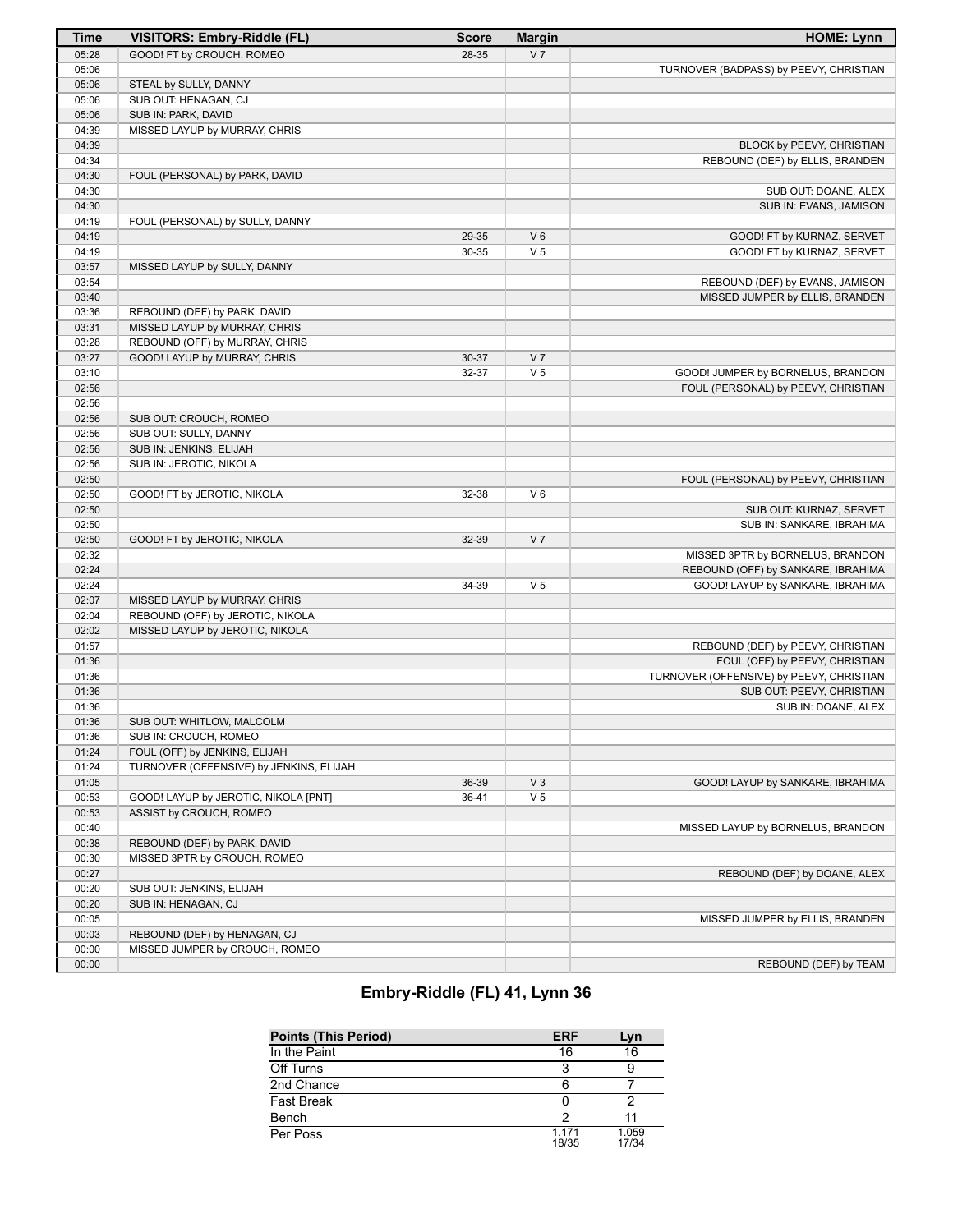## **Official Box Score Embry-Riddle (FL) vs Lynn Second Half Statistics Only January 19, 2022 at de Hoernle Sports amp; Cultural Center - Boca Raton**



# **Embry-Riddle (FL) 43**

| No. | Plaver                  | S  | <b>Pts</b> | FG       | 3FG     | <b>FT</b> | <b>OR</b> | <b>DR</b> | TR       | PF | A  | TO       | <b>B</b> lk  | Stl          | Min | $+/-$ |
|-----|-------------------------|----|------------|----------|---------|-----------|-----------|-----------|----------|----|----|----------|--------------|--------------|-----|-------|
| 01  | CROUCH, ROMEO           | G  | 17         | 7-9      | $1 - 1$ | $2 - 3$   | 0         | 2         | 2        |    |    | 0        | 0            | 2            | 17  | 18    |
| 02  | <b>MURRAY, CHRIS</b>    | F. | 4          | $2 - 5$  | $0 - 0$ | $0 - 1$   | 0         | 3         | 3        | 2  |    | 0        |              | 0            | 10  | 6     |
| 12  | JENKINS, ELIJAH         | G  | 0          | $0 - 4$  | $0 - 1$ | $0 - 0$   |           | 1         | 2        |    |    | 0        | 0            |              | 16  | 17    |
| 22  | <b>WHITLOW, MALCOLM</b> | G  | 9          | $3-6$    | $1 - 2$ | $2 - 3$   | 0         | 0         | $\Omega$ | 0  | 3  | $\Omega$ | $\mathbf{0}$ | $\mathbf{0}$ | 14  | 6     |
| 31  | <b>JEROTIC, NIKOLA</b>  | F. | 6          | $3 - 4$  | $0 - 0$ | $0 - 0$   | 0         | 4         | 4        |    | 4  | 0        | 0            | 0            | 17  | 18    |
| 05  | PARK, DAVID             | G  | 0          | $0 - 1$  | $0 - 1$ | $0 - 0$   | 0         |           |          | 0  | 0  | $\Omega$ | $\Omega$     | 0            | 1   | 2     |
| 14  | ALESSANDRO, JON         | F  | 4          | $2 - 3$  | $0 - 1$ | $0 - 0$   | 1         | 4         | 5        | 0  | 0  | 0        | 0            | 0            | 12  | 8     |
| 24  | <b>HENAGAN, CJ</b>      | G  | 3          | $1 - 1$  | $0 - 0$ | $1 - 2$   |           | 2         | 3        | 1  | 0  | $\Omega$ | $\Omega$     | 0            | 12  | 8     |
| 32  | <b>SULLY, DANNY</b>     | F  | 0          | $0 - 0$  | $0 - 0$ | $0 - 0$   | 0         | 0         | 0        | 0  | 0  | 0        | 0            | 0            | 1   | 2     |
|     | TEAM                    |    |            |          |         |           | 0         | 0         | 0        | 0  |    | 0        |              |              |     |       |
|     | <b>TOTALS</b>           |    |            | 43 18-33 | 2-6     | $5-9$     | 3         | 17        | 20       | 6  | 10 | 0        |              | 3            | 100 |       |

| <b>Shooting By Period</b><br>Period | FG    | FG%   | 3FG  | 3FG%  | FТ       | FT%   | Deadball Rebounds: 4,2<br>Last FG Half: ERF - |
|-------------------------------------|-------|-------|------|-------|----------|-------|-----------------------------------------------|
| 2nd Half                            | 18-33 | 55%   | 2-6  | 33%   | $5-9$    | 56%   |                                               |
| Game                                | 34-66 | 51.5% | 7-16 | 43.8% | $9 - 15$ | 60.0% |                                               |

# **Lynn 26**

| No. | Plaver                   | S. | <b>Pts</b>    | FG        | 3FG      | FT      | <b>OR</b>     | DR | TR       | <b>PF</b>     | A        | $-TO$    | <b>Blk</b> | Stl      | Min   | $+/-$          |
|-----|--------------------------|----|---------------|-----------|----------|---------|---------------|----|----------|---------------|----------|----------|------------|----------|-------|----------------|
| 00  | ELLIS, BRANDEN           | G  | 4             | $2 - 6$   | $0 - 2$  | $0 - 0$ |               | 0  |          |               |          | 0        | $\Omega$   | 0        | 15    | $-12$          |
| 01  | PEEVY, CHRISTIAN         | G  | 4             | $2 - 4$   | $0 - 1$  | $0-0$   |               |    | 2        | 1             | 0        | 0        |            | 0        | 12    | $-21$          |
| 03  | <b>BORNELUS, BRANDON</b> | G  |               | $8, 3-10$ | $2 - 6$  | $0 - 1$ | $\Omega$      |    |          | $\Omega$      | 3        | 2        | $\Omega$   | 0        | -17   | $-18$          |
| 10  | KURNAZ, SERVET           | F. | 6             | $3 - 4$   | $0 - 0$  | $0 - 0$ |               | 1  | 2        | $\mathcal{P}$ | $\Omega$ | 1        | $\Omega$   | $\Omega$ | -13   | $-1$           |
| -23 | <b>EVANS, JAMISON</b>    | G  | 2             | $1 - 6$   | $0 - 4$  | $0-0$   | $\mathcal{P}$ | 2  | 4        | 1             | 0        |          | $\Omega$   | 0        | 19    | $-15$          |
|     | 02 BARTLETT, BRAXTON     | G  | $\Omega$      | $0 - 1$   | $0 - 1$  | $0 - 0$ | $\Omega$      | 2  | 2        | $\Omega$      | 0        | $\Omega$ | $\Omega$   | $\Omega$ | 4     | $-4$           |
| 04  | SANKARE, IBRAHIMA        | F  | $\mathcal{P}$ | $1 - 3$   | $0 - 1$  | $0 - 0$ |               | 6  |          |               |          |          |            | 0        | 17    | -6             |
| 11  | DOANE, ALEX              | G  | $\Omega$      | $0 - 2$   | $0 - 2$  | $0 - 0$ | $\Omega$      |    |          | $\Omega$      | $\Omega$ | $\Omega$ | $\Omega$   | $\Omega$ | 3     | $\overline{1}$ |
|     | <b>TEAM</b>              |    |               |           |          |         | $\Omega$      | 0  | $\Omega$ | $\mathbf 0$   |          | 0        |            |          |       |                |
|     | <b>TOTALS</b>            |    |               | 26 12-36  | $2 - 17$ | $0 - 1$ | 6             | 14 | 20       | 6             | 5        | 5        | 2          |          | 0,100 |                |

| <b>Shooting By Period</b><br>Period | FG    | FG%   | 3FG      | 3FG%  |           | FT%   |
|-------------------------------------|-------|-------|----------|-------|-----------|-------|
| 2nd Half                            | 12-36 | 33%   | $2 - 17$ | 12%   | በ-1       | 00%   |
| Game                                | 24-64 | 37.5% | 4-26     | 15.4% | $10 - 13$ | 76.9% |

*Deadball Rebounds:* 2,2 *Last FG Half:* Lyn -

| Game Notes:                                                | <b>Score</b> | 1st | 2 <sub>nd</sub> | тот | <b>Points (This Period)</b> | <b>ERF</b>     | Lvn            |
|------------------------------------------------------------|--------------|-----|-----------------|-----|-----------------------------|----------------|----------------|
| Officials: Chris Merlo, Nick Agress, Kevin<br>Hetherington | <b>ERF</b>   | 41  | 43              | 84  | In the Paint                | 30             | 16             |
| Attendance: 623                                            | Lyn          | 36  | 26              | 62  | Off Turns                   |                |                |
|                                                            |              |     |                 |     | 2nd Chance                  |                |                |
| Start Time: 07:38 PM ET<br>End Time: 09:10 PM ET           |              |     |                 |     | <b>Fast Break</b>           |                |                |
| Game Duration: 1:31                                        |              |     |                 |     | Bench                       |                |                |
| Conference Game:                                           |              |     |                 |     | Per Poss                    | 1.265<br>21/34 | 0.743<br>12/35 |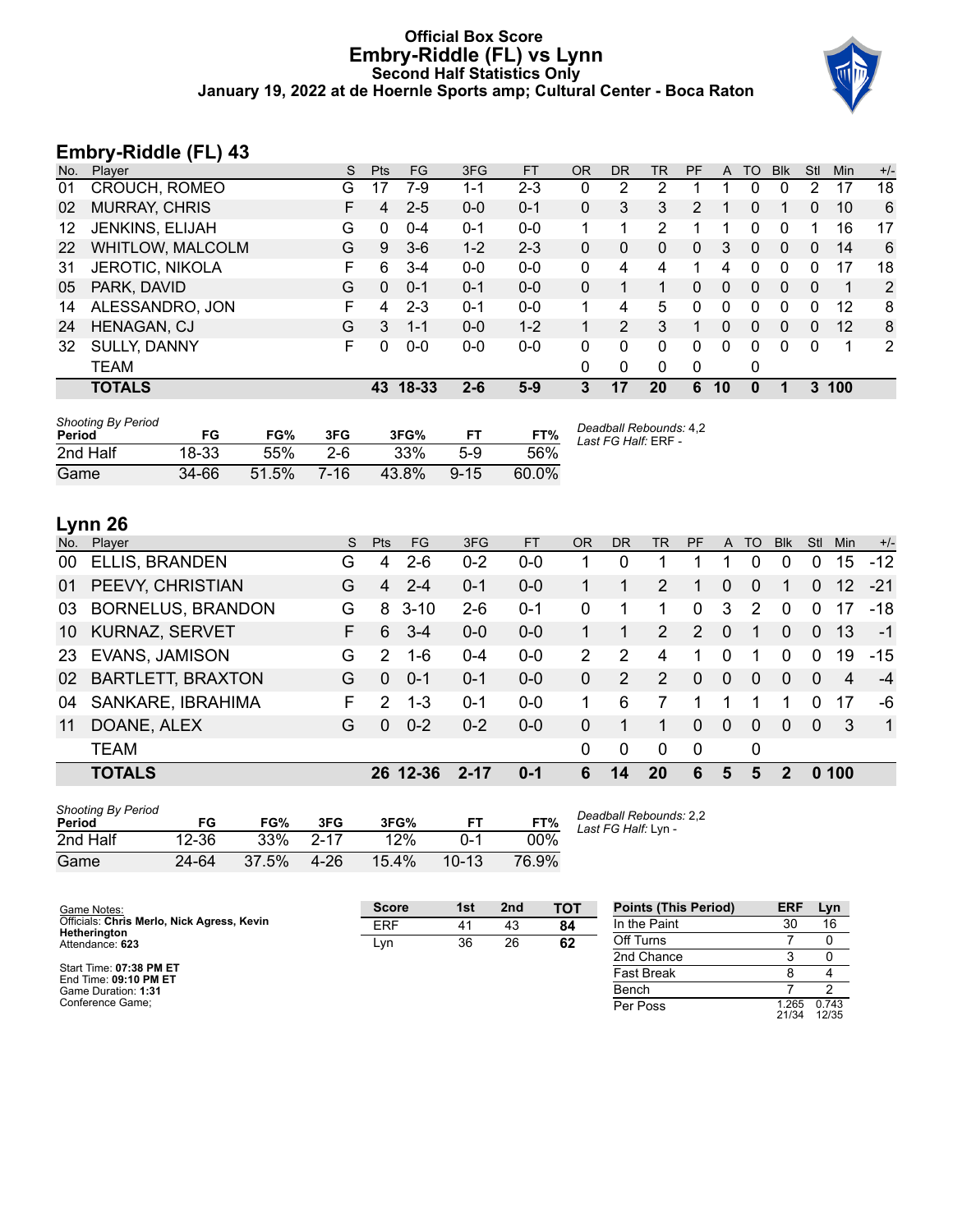## **Official Play-By-Play Embry-Riddle (FL) vs Lynn Second Half January 19, 2022 at de Hoernle Sports amp; Cultural Center - Boca Raton**



## **Period 2**

#### **Starters:**

**Embry-Riddle (FL)**: 1 CROUCH,ROMEO (G); 2 MURRAY,CHRIS (F); 12 JENKINS,ELIJAH (G); 22 WHITLOW,MALCOLM (G); 31 JEROTIC,NIKOLA (F);<br>**Lynn**: 0 ELLIS,BRANDEN (G); 1 PEEVY,CHRISTIAN (G); 3 BORNELUS,BRANDON (G); 10 KURNAZ,SERVE

| <b>Time</b>    | <b>VISITORS: Embry-Riddle (FL)</b>    | <b>Score</b> | <b>Margin</b>  | <b>HOME: Lynn</b>                                                |
|----------------|---------------------------------------|--------------|----------------|------------------------------------------------------------------|
| 20:00          |                                       |              |                | SUB OUT: DOANE, ALEX                                             |
| 20:00          |                                       |              |                | SUB IN: KURNAZ, SERVET                                           |
| 20:00          | SUB OUT: PARK, DAVID                  |              |                |                                                                  |
| 20:00          | SUB OUT: HENAGAN, CJ                  |              |                |                                                                  |
| 20:00          | SUB IN: JENKINS, ELIJAH               |              |                |                                                                  |
| 20:00          | SUB IN: WHITLOW, MALCOLM              |              |                |                                                                  |
| 19:42          |                                       | 39-41        | V <sub>2</sub> | GOOD! 3PTR by BORNELUS, BRANDON                                  |
| 19:42          |                                       |              |                | ASSIST by SANKARE, IBRAHIMA                                      |
| 19:40<br>19:40 | FOUL (PERSONAL) by MURRAY, CHRIS      |              |                | MISSED FT by BORNELUS, BRANDON                                   |
| 19:40          | REBOUND (DEF) by MURRAY, CHRIS        |              |                |                                                                  |
| 19:26          | MISSED LAYUP by MURRAY, CHRIS         |              |                |                                                                  |
| 19:21          |                                       |              |                | REBOUND (DEF) by SANKARE, IBRAHIMA                               |
| 19:15          |                                       | 41-41        | $\mathsf{T}$   | GOOD! LAYUP by BORNELUS, BRANDON                                 |
| 19:00          | GOOD! LAYUP by CROUCH, ROMEO          | 41-43        | V <sub>2</sub> |                                                                  |
| 19:00          | ASSIST by JEROTIC, NIKOLA             |              |                |                                                                  |
| 18:37          |                                       | 43-43        | $\mathsf T$    | GOOD! JUMPER by KURNAZ, SERVET [PNT]                             |
| 18:14          | GOOD! LAYUP by WHITLOW, MALCOLM       | 43-45        | V <sub>2</sub> |                                                                  |
| 18:05          |                                       | 45-45        | $\mathsf T$    | GOOD! LAYUP by SANKARE, IBRAHIMA [PNT]                           |
| 18:05          |                                       |              |                | ASSIST by BORNELUS, BRANDON                                      |
| 17:53          | GOOD! LAYUP by CROUCH, ROMEO          | 45-47        | V <sub>2</sub> |                                                                  |
| 17:52          | TIMEOUT 30SEC                         |              |                |                                                                  |
| 17:40          |                                       | 48-47        | H1             | GOOD! 3PTR by BORNELUS, BRANDON                                  |
| 17:40          |                                       |              |                | ASSIST by ELLIS, BRANDEN                                         |
| 17:17          | GOOD! LAYUP by MURRAY, CHRIS          | 48-49        | V <sub>1</sub> |                                                                  |
| 17:17          | ASSIST by JEROTIC, NIKOLA             |              |                |                                                                  |
| 17:17          |                                       |              |                | FOUL (PERSONAL) by KURNAZ, SERVET                                |
| 17:17          |                                       |              |                | SUB OUT: KURNAZ, SERVET                                          |
| 17:17          |                                       |              |                | SUB IN: PEEVY, CHRISTIAN                                         |
| 17:17          | MISSED FT by MURRAY, CHRIS            |              |                |                                                                  |
| 17:17          |                                       |              |                | REBOUND (DEF) by SANKARE, IBRAHIMA                               |
| 16:59          |                                       |              |                | MISSED LAYUP by BORNELUS, BRANDON                                |
| 16:55          | REBOUND (DEF) by JEROTIC, NIKOLA      |              |                |                                                                  |
| 16:49          | GOOD! LAYUP by JEROTIC, NIKOLA        | 48-51        | $V_3$          |                                                                  |
| 16:49          | ASSIST by MURRAY, CHRIS               |              |                |                                                                  |
| 16:23<br>16:17 |                                       |              |                | MISSED 3PTR by ELLIS, BRANDEN<br>REBOUND (OFF) by EVANS, JAMISON |
| 16:17          |                                       |              |                | TIMEOUT 30SEC                                                    |
| 16:13          |                                       |              |                | MISSED 3PTR by EVANS, JAMISON                                    |
| 16:10          | REBOUND (DEF) by MURRAY, CHRIS        |              |                |                                                                  |
| 16:06          | GOOD! LAYUP by CROUCH, ROMEO [FB]     | 48-53        | V <sub>5</sub> |                                                                  |
| 16:06          |                                       |              |                | FOUL (PERSONAL) by ELLIS, BRANDEN                                |
| 16:06          | GOOD! FT by CROUCH, ROMEO [FB]        | 48-54        | $V_6$          |                                                                  |
| 15:52          |                                       | 50-54        | V <sub>4</sub> | GOOD! DUNK by ELLIS, BRANDEN [PNT]                               |
| 15:52          |                                       |              |                | ASSIST by BORNELUS, BRANDON                                      |
| 15:34          | GOOD! LAYUP by MURRAY, CHRIS          | 50-56        | $V_6$          |                                                                  |
| 15:34          | ASSIST by JEROTIC, NIKOLA             |              |                |                                                                  |
| 15:23          |                                       |              |                | TURNOVER (OUTOFBOUNDS) by EVANS, JAMISON                         |
| 15:23          |                                       |              |                |                                                                  |
| 15:07          | GOOD! 3PTR by WHITLOW, MALCOLM        | 50-59        | V <sub>9</sub> |                                                                  |
| 15:07          | ASSIST by JEROTIC, NIKOLA             |              |                |                                                                  |
| 14:44          |                                       |              |                | MISSED 3PTR by BORNELUS, BRANDON                                 |
| 14:41          | REBOUND (DEF) by TEAM                 |              |                |                                                                  |
| 14:21          | MISSED LAYUP by MURRAY, CHRIS         |              |                |                                                                  |
| 14:18          |                                       |              |                | REBOUND (DEF) by PEEVY, CHRISTIAN                                |
| 13:59          |                                       |              |                | MISSED JUMPER by BORNELUS, BRANDON                               |
| 13:56          | REBOUND (DEF) by MURRAY, CHRIS        |              |                |                                                                  |
| 13:47          | GOOD! JUMPER by JEROTIC, NIKOLA [PNT] | $50 - 61$    | $V$ 11         |                                                                  |
| 13:47          | ASSIST by WHITLOW, MALCOLM            |              |                |                                                                  |
| 13:22          |                                       |              |                | MISSED LAYUP by SANKARE, IBRAHIMA                                |
| 13:19          | REBOUND (DEF) by JENKINS, ELIJAH      |              |                |                                                                  |
| 13:14          | MISSED LAYUP by JEROTIC, NIKOLA       |              |                |                                                                  |
| 13:11          |                                       |              |                | REBOUND (DEF) by BORNELUS, BRANDON                               |
| 13:07<br>13:07 |                                       |              |                | MISSED JUMPER by BORNELUS, BRANDON                               |
|                | BLOCK by MURRAY, CHRIS                |              |                |                                                                  |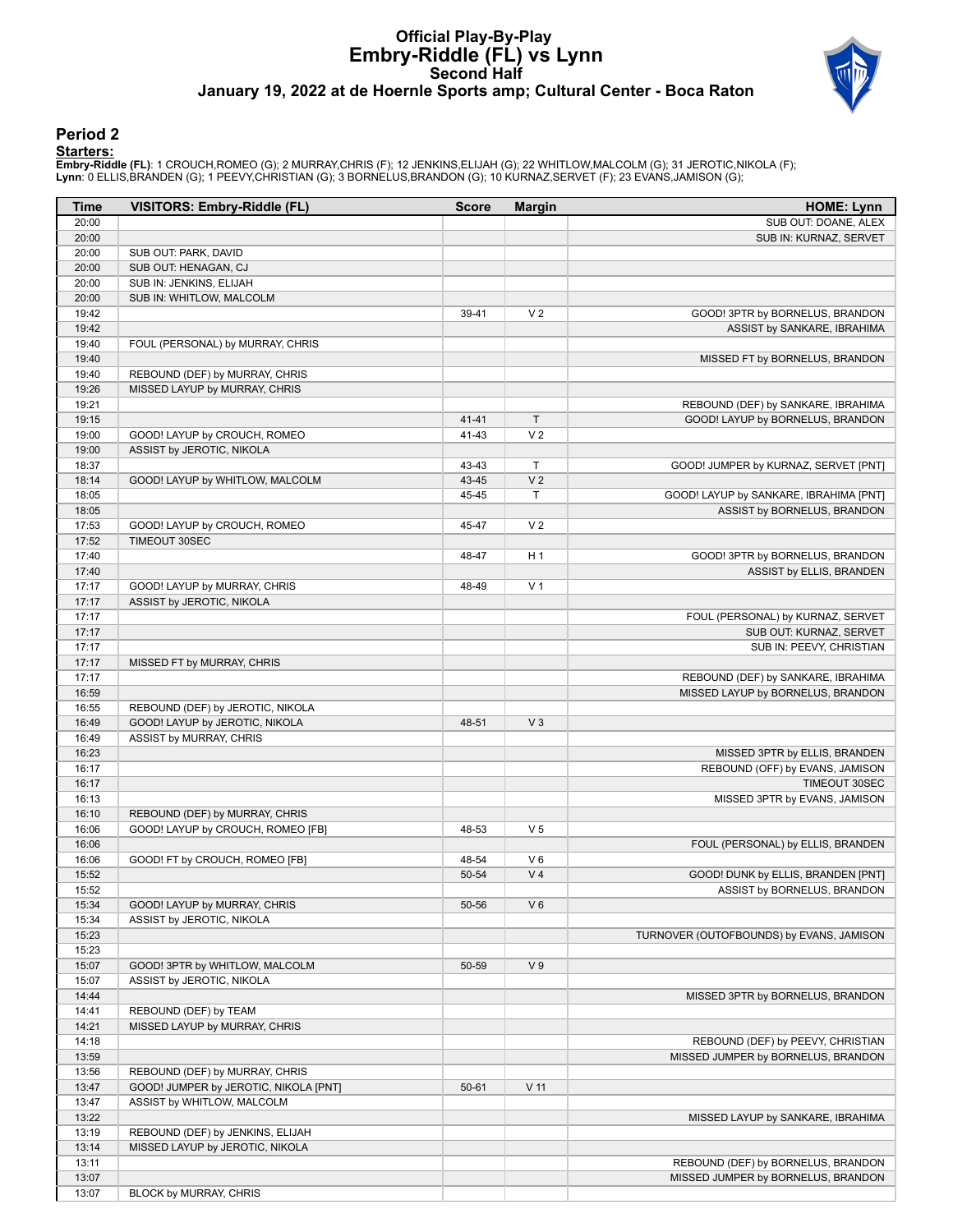| Time           | VISITORS: Embry-Riddle (FL)                                 | <b>Score</b> | <b>Margin</b>   | <b>HOME: Lynn</b>                                                     |
|----------------|-------------------------------------------------------------|--------------|-----------------|-----------------------------------------------------------------------|
| 13:02          | REBOUND (DEF) by CROUCH, ROMEO                              |              |                 |                                                                       |
| 13:00          | GOOD! LAYUP by WHITLOW, MALCOLM [FB]                        | 50-63        | V <sub>13</sub> |                                                                       |
| 13:00          |                                                             |              |                 | FOUL (PERSONAL) by PEEVY, CHRISTIAN                                   |
| 13:00          | GOOD! FT by WHITLOW, MALCOLM [FB]                           | 50-64        | V <sub>14</sub> |                                                                       |
| 13:00          |                                                             |              |                 | SUB OUT: PEEVY, CHRISTIAN                                             |
| 13:00          |                                                             |              |                 | SUB IN: BARTLETT, BRAXTON                                             |
| 12:48<br>12:45 |                                                             |              |                 | TURNOVER (BADPASS) by SANKARE, IBRAHIMA<br>SUB OUT: SANKARE, IBRAHIMA |
| 12:45          |                                                             |              |                 | SUB IN: KURNAZ, SERVET                                                |
| 12:34          | GOOD! JUMPER by CROUCH, ROMEO [PNT]                         | 50-66        | V <sub>16</sub> |                                                                       |
| 12:22          |                                                             |              |                 | TURNOVER (BADPASS) by BORNELUS, BRANDON                               |
| 12:22          | STEAL by JENKINS, ELIJAH                                    |              |                 |                                                                       |
| 12:12          | MISSED LAYUP by WHITLOW, MALCOLM                            |              |                 |                                                                       |
| 12:09          | REBOUND (OFF) by JENKINS, ELIJAH                            |              |                 |                                                                       |
| 12:08          | MISSED LAYUP by JENKINS, ELIJAH                             |              |                 |                                                                       |
| 12:06          |                                                             |              |                 | REBOUND (DEF) by KURNAZ, SERVET                                       |
| 12:00          |                                                             | 52-66        | V <sub>14</sub> | GOOD! LAYUP by ELLIS, BRANDEN [FB]                                    |
| 11:35          |                                                             |              |                 |                                                                       |
| 11:35          | SUB OUT: MURRAY, CHRIS                                      |              |                 |                                                                       |
| 11:35          | SUB OUT: JENKINS, ELIJAH                                    |              |                 |                                                                       |
| 11:35          | SUB IN: ALESSANDRO, JON                                     |              |                 |                                                                       |
| 11:35<br>11:32 | SUB IN: HENAGAN, CJ                                         | 52-68        | V <sub>16</sub> |                                                                       |
| 11:32          | GOOD! JUMPER by CROUCH, ROMEO<br>ASSIST by WHITLOW, MALCOLM |              |                 |                                                                       |
| 11:11          | FOUL (PERSONAL) by JEROTIC, NIKOLA                          |              |                 |                                                                       |
| 10:59          |                                                             |              |                 | MISSED 3PTR by BARTLETT, BRAXTON                                      |
| 10:54          |                                                             |              |                 | REBOUND (OFF) by TEAM                                                 |
| 10:54          | FOUL (PERSONAL) by HENAGAN, CJ                              |              |                 |                                                                       |
| 10:41          |                                                             |              |                 | MISSED 3PTR by ELLIS, BRANDEN                                         |
| 10:37          | REBOUND (DEF) by ALESSANDRO, JON                            |              |                 |                                                                       |
| 10:13          | MISSED JUMPER by CROUCH, ROMEO                              |              |                 |                                                                       |
| 10:10          |                                                             |              |                 | REBOUND (DEF) by BARTLETT, BRAXTON                                    |
| 10:03          | FOUL (PERSONAL) by CROUCH, ROMEO                            |              |                 |                                                                       |
| 10:03          |                                                             |              |                 | SUB OUT: BARTLETT, BRAXTON                                            |
| 10:03          |                                                             |              |                 | SUB IN: SANKARE, IBRAHIMA                                             |
| 10:03          |                                                             | 54-68        | V <sub>14</sub> | GOOD! JUMPER by KURNAZ, SERVET                                        |
| 10:03          |                                                             |              |                 | ASSIST by BORNELUS, BRANDON                                           |
| 10:03          | MISSED 3PTR by WHITLOW, MALCOLM                             |              |                 |                                                                       |
| 10:03          |                                                             |              |                 | REBOUND (DEF) by EVANS, JAMISON                                       |
| 10:03<br>10:03 |                                                             |              |                 | MISSED 3PTR by EVANS, JAMISON<br>REBOUND (OFF) by SANKARE, IBRAHIMA   |
| 10:03          |                                                             |              |                 | TURNOVER (BADPASS) by BORNELUS, BRANDON                               |
| 10:03          | STEAL by CROUCH, ROMEO                                      |              |                 |                                                                       |
| 10:03          | GOOD! LAYUP by ALESSANDRO, JON [FB]                         | 54-70        | V <sub>16</sub> |                                                                       |
| 10:03          | ASSIST by WHITLOW, MALCOLM                                  |              |                 |                                                                       |
| 08:30          |                                                             |              |                 | MISSED 3PTR by BORNELUS, BRANDON                                      |
| 08:28          |                                                             |              |                 | REBOUND (OFF) by KURNAZ, SERVET                                       |
| 08:25          |                                                             |              |                 | TURNOVER (LOSTBALL) by KURNAZ, SERVET                                 |
| 08:25          | STEAL by CROUCH, ROMEO                                      |              |                 |                                                                       |
| 08:19          | MISSED 3PTR by ALESSANDRO, JON                              |              |                 |                                                                       |
| 08:16          |                                                             |              |                 | REBOUND (DEF) by EVANS, JAMISON                                       |
| 08:11          |                                                             | 56-70        | V <sub>14</sub> | GOOD! LAYUP by EVANS, JAMISON [FB]                                    |
| 07:58          |                                                             |              |                 | FOUL (PERSONAL) by EVANS, JAMISON                                     |
| 07:58          |                                                             |              |                 |                                                                       |
| 07:58<br>07:58 |                                                             |              |                 | SUB OUT: ELLIS, BRANDEN<br>SUB OUT: BORNELUS, BRANDON                 |
| 07:58          |                                                             |              |                 | SUB IN: PEEVY, CHRISTIAN                                              |
| 07:58          |                                                             |              |                 | SUB IN: DOANE, ALEX                                                   |
| 07:58          | SUB OUT: CROUCH, ROMEO                                      |              |                 |                                                                       |
| 07:58          | SUB OUT: JEROTIC, NIKOLA                                    |              |                 |                                                                       |
| 07:58          | SUB IN: MURRAY, CHRIS                                       |              |                 |                                                                       |
| 07:58          | SUB IN: JENKINS, ELIJAH                                     |              |                 |                                                                       |
| 07:58          | GOOD! FT by WHITLOW, MALCOLM                                | 56-71        | V <sub>15</sub> |                                                                       |
| 07:58          | MISSED FT by WHITLOW, MALCOLM                               |              |                 |                                                                       |
| 07:58          |                                                             |              |                 | REBOUND (DEF) by SANKARE, IBRAHIMA                                    |
| 07:36          |                                                             | 58-71        | V <sub>13</sub> | GOOD! LAYUP by KURNAZ, SERVET                                         |
| 07:20          | MISSED JUMPER by JENKINS, ELIJAH                            |              |                 |                                                                       |
| 07:17          |                                                             |              |                 | REBOUND (DEF) by SANKARE, IBRAHIMA                                    |
| 07:00          |                                                             |              |                 | MISSED 3PTR by DOANE, ALEX                                            |
| 06:55          | REBOUND (DEF) by HENAGAN, CJ                                |              |                 |                                                                       |
| 06:38          | MISSED LAYUP by MURRAY, CHRIS                               |              |                 |                                                                       |
| 06:38          |                                                             |              |                 | BLOCK by SANKARE, IBRAHIMA                                            |
| 06:32<br>06:21 |                                                             | 60-71        | V <sub>11</sub> | REBOUND (DEF) by DOANE, ALEX<br>GOOD! LAYUP by PEEVY, CHRISTIAN       |
| 06:08          | MISSED LAYUP by WHITLOW, MALCOLM                            |              |                 |                                                                       |
| 06:08          |                                                             |              |                 | BLOCK by PEEVY, CHRISTIAN                                             |
|                |                                                             |              |                 |                                                                       |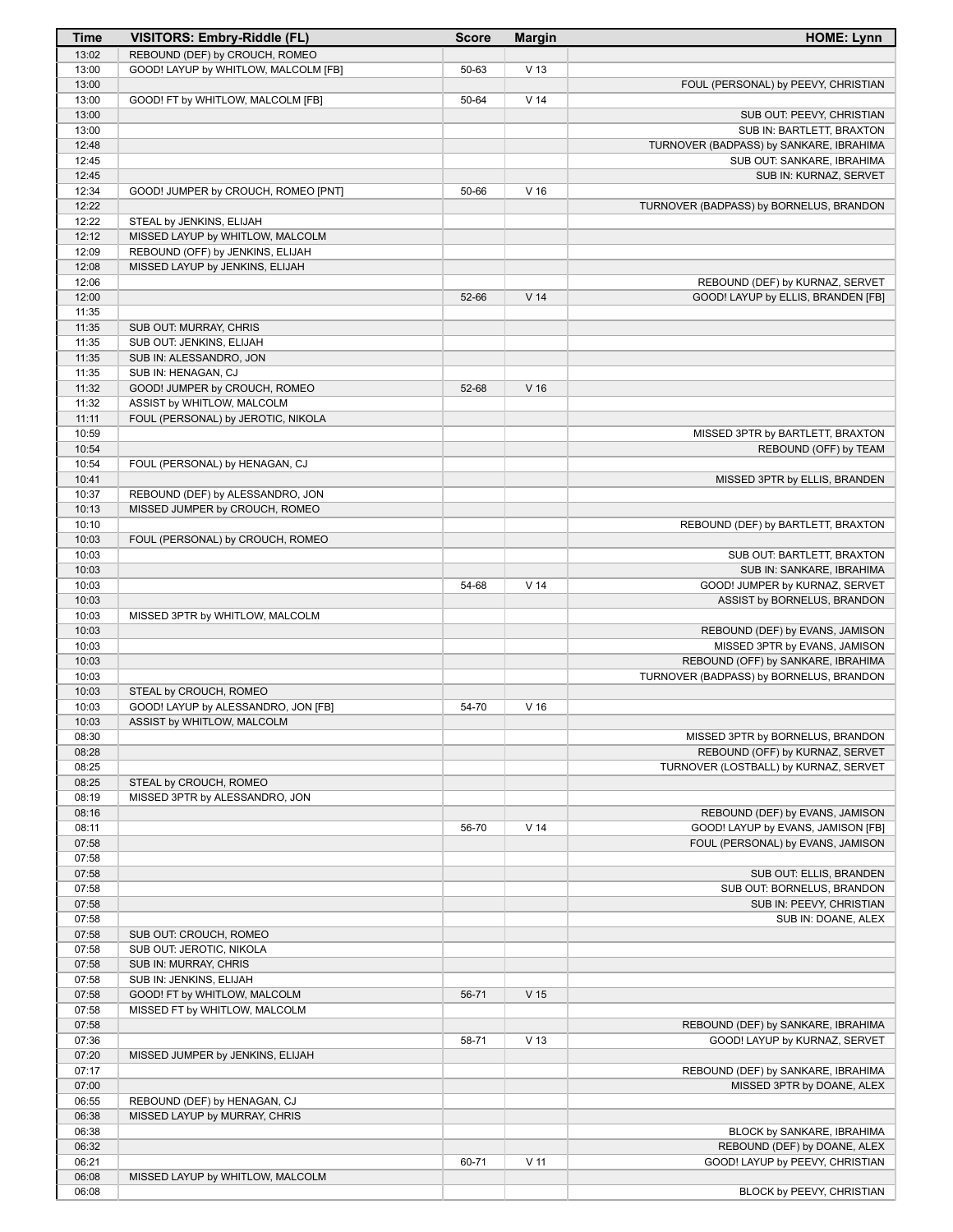| Time           | VISITORS: Embry-Riddle (FL)                                 | <b>Score</b> | <b>Margin</b>   | <b>HOME: Lynn</b>                    |
|----------------|-------------------------------------------------------------|--------------|-----------------|--------------------------------------|
| 06:08          |                                                             |              |                 | REBOUND (DEF) by TEAM                |
| 06:08          | FOUL (PERSONAL) by MURRAY, CHRIS                            |              |                 |                                      |
| 06:08          |                                                             |              |                 | SUB OUT: DOANE, ALEX                 |
| 06:08          |                                                             |              |                 | SUB IN: BORNELUS, BRANDON            |
| 06:08<br>06:08 | SUB OUT: MURRAY, CHRIS<br>SUB OUT: WHITLOW, MALCOLM         |              |                 |                                      |
| 06:08          | SUB IN: CROUCH, ROMEO                                       |              |                 |                                      |
| 06:08          | SUB IN: JEROTIC, NIKOLA                                     |              |                 |                                      |
| 05:46          |                                                             |              |                 | MISSED LAYUP by KURNAZ, SERVET       |
| 05:43          | REBOUND (DEF) by ALESSANDRO, JON                            |              |                 |                                      |
| 05:40          |                                                             |              |                 | TIMEOUT 30SEC                        |
| 05:34          | MISSED 3PTR by JENKINS, ELIJAH                              |              |                 |                                      |
| 05:32          | REBOUND (OFF) by HENAGAN, CJ                                |              |                 |                                      |
| 05:32          |                                                             |              |                 | FOUL (PERSONAL) by KURNAZ, SERVET    |
| 05:32          | GOOD! FT by HENAGAN, CJ                                     | 60-72        | V <sub>12</sub> |                                      |
| 05:32          |                                                             |              |                 | SUB OUT: KURNAZ, SERVET              |
| 05:32          |                                                             |              |                 | SUB IN: ELLIS, BRANDEN               |
| 05:32          | MISSED FT by HENAGAN, CJ                                    |              |                 |                                      |
| 05:31          |                                                             |              |                 | REBOUND (DEF) by SANKARE, IBRAHIMA   |
| 05:17          |                                                             | 62-72        | $V$ 10          | GOOD! JUMPER by PEEVY, CHRISTIAN     |
| 04:55<br>04:55 | GOOD! LAYUP by JEROTIC, NIKOLA<br>ASSIST by JENKINS, ELIJAH | 62-74        | V <sub>12</sub> |                                      |
| 04:36          |                                                             |              |                 | MISSED JUMPER by ELLIS, BRANDEN      |
| 04:31          | REBOUND (DEF) by JEROTIC, NIKOLA                            |              |                 |                                      |
| 04:19          | MISSED JUMPER by CROUCH, ROMEO                              |              |                 |                                      |
| 04:16          |                                                             |              |                 | REBOUND (DEF) by SANKARE, IBRAHIMA   |
| 04:09          |                                                             |              |                 | MISSED JUMPER by PEEVY, CHRISTIAN    |
| 04:04          |                                                             |              |                 | REBOUND (OFF) by EVANS, JAMISON      |
| 04:03          |                                                             |              |                 | MISSED LAYUP by EVANS, JAMISON       |
| 03:59          |                                                             |              |                 | REBOUND (OFF) by ELLIS, BRANDEN      |
| 03:58          |                                                             |              |                 | MISSED LAYUP by ELLIS, BRANDEN       |
| 03:53          | REBOUND (DEF) by ALESSANDRO, JON                            |              |                 |                                      |
| 03:47          |                                                             |              |                 | FOUL (PERSONAL) by SANKARE, IBRAHIMA |
| 03:47          |                                                             |              |                 |                                      |
| 03:47          | MISSED FT by CROUCH, ROMEO                                  |              |                 |                                      |
| 03:47          | REBOUND (OFF) by TEAM                                       |              |                 |                                      |
| 03:47<br>03:36 | GOOD! FT by CROUCH, ROMEO                                   | 62-75        | V <sub>13</sub> |                                      |
| 03:32          | REBOUND (DEF) by ALESSANDRO, JON                            |              |                 | MISSED 3PTR by EVANS, JAMISON        |
| 03:17          | GOOD! LAYUP by HENAGAN, CJ                                  | 62-77        | V <sub>15</sub> |                                      |
| 03:17          | ASSIST by CROUCH, ROMEO                                     |              |                 |                                      |
| 02:54          |                                                             |              |                 | MISSED 3PTR by EVANS, JAMISON        |
| 02:49          |                                                             |              |                 | REBOUND (OFF) by PEEVY, CHRISTIAN    |
| 02:48          | FOUL (PERSONAL) by JENKINS, ELIJAH                          |              |                 |                                      |
| 02:48          |                                                             |              |                 | SUB OUT: ELLIS, BRANDEN              |
| 02:48          |                                                             |              |                 | SUB IN: KURNAZ, SERVET               |
| 02:45          |                                                             |              |                 | MISSED 3PTR by BORNELUS, BRANDON     |
| 02:42          | REBOUND (DEF) by CROUCH, ROMEO                              |              |                 |                                      |
| 02:21          | GOOD! 3PTR by CROUCH, ROMEO                                 | 62-80        | V <sub>18</sub> |                                      |
| 01:55          |                                                             |              |                 | MISSED 3PTR by SANKARE, IBRAHIMA     |
| 01:50          | REBOUND (DEF) by JEROTIC, NIKOLA                            |              |                 |                                      |
| 01:32<br>01:19 | GOOD! LAYUP by CROUCH, ROMEO                                | 62-82        | V <sub>20</sub> | MISSED 3PTR by BORNELUS, BRANDON     |
| 01:15          | REBOUND (DEF) by JEROTIC, NIKOLA                            |              |                 |                                      |
| 01:07          | TIMEOUT 30SEC                                               |              |                 |                                      |
| 01:07          |                                                             |              |                 | SUB OUT: BORNELUS, BRANDON           |
| 01:07          |                                                             |              |                 | SUB OUT: EVANS, JAMISON              |
| 01:07          |                                                             |              |                 | SUB IN: BARTLETT, BRAXTON            |
| 01:07          |                                                             |              |                 | SUB IN: DOANE, ALEX                  |
| 01:07          | SUB OUT: CROUCH, ROMEO                                      |              |                 |                                      |
| 01:07          | SUB OUT: JEROTIC, NIKOLA                                    |              |                 |                                      |
| 01:07          | SUB IN: PARK, DAVID                                         |              |                 |                                      |
| 01:07          | SUB IN: SULLY, DANNY                                        |              |                 |                                      |
| 00:52          | MISSED 3PTR by PARK, DAVID                                  |              |                 |                                      |
| 00:46          | REBOUND (OFF) by ALESSANDRO, JON                            |              |                 |                                      |
| 00:46          | GOOD! LAYUP by ALESSANDRO, JON                              | 62-84        | V <sub>22</sub> |                                      |
| 00:41          |                                                             |              |                 | MISSED 3PTR by PEEVY, CHRISTIAN      |
| 00:36          | REBOUND (DEF) by PARK, DAVID                                |              |                 |                                      |
| 00:11          | MISSED JUMPER by JENKINS, ELIJAH                            |              |                 |                                      |
| 00:08          |                                                             |              |                 | REBOUND (DEF) by BARTLETT, BRAXTON   |
| 00:01          |                                                             |              |                 | MISSED 3PTR by DOANE, ALEX           |
| 00:00          | REBOUND (DEF) by HENAGAN, CJ                                |              |                 |                                      |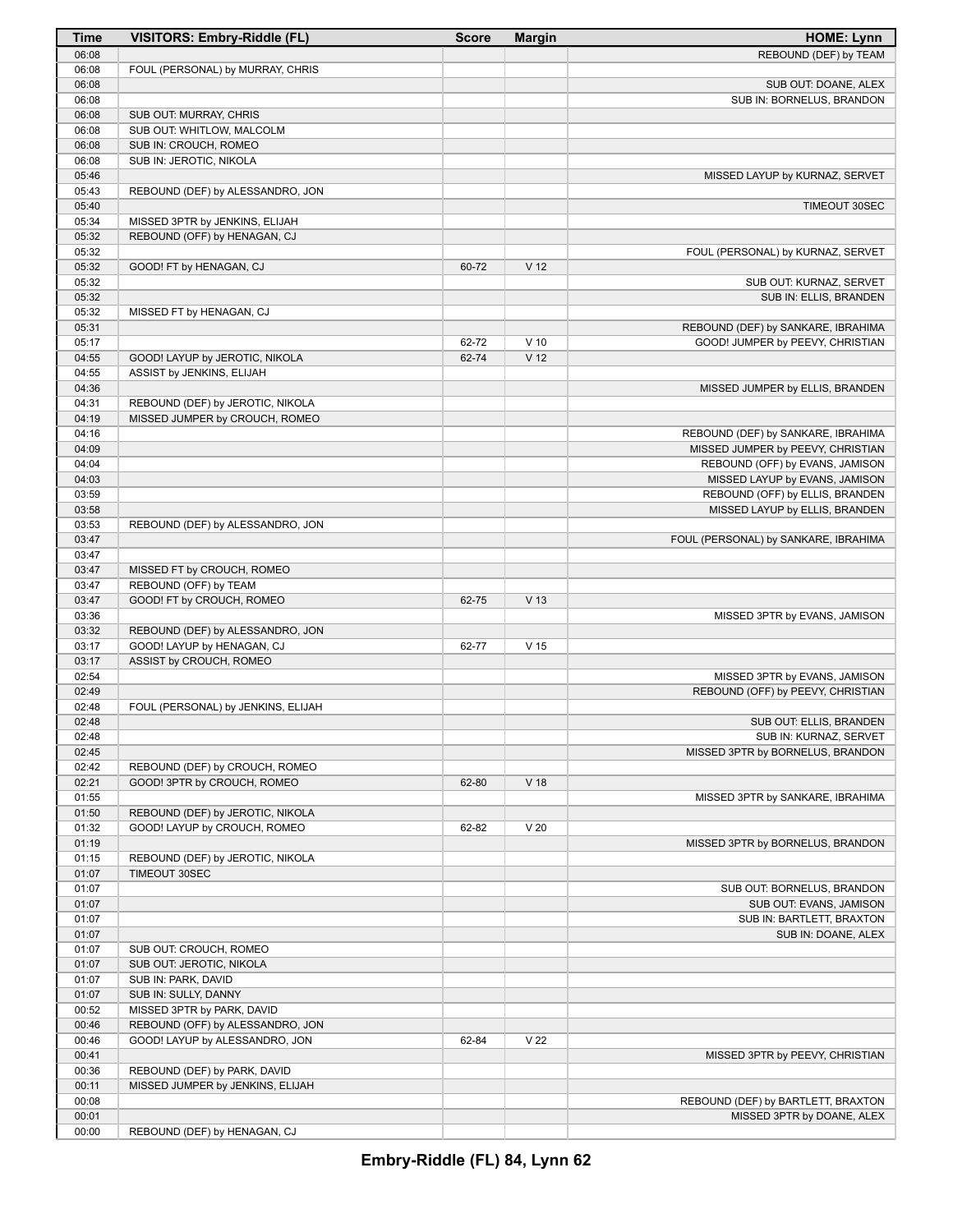| <b>Points (This Period)</b> | <b>ERF</b>     | Lyn            |
|-----------------------------|----------------|----------------|
| In the Paint                | 30             | 16             |
| Off Turns                   |                |                |
| 2nd Chance                  |                |                |
| <b>Fast Break</b>           |                |                |
| Bench                       |                |                |
| Per Poss                    | 1.265<br>21/34 | 0.743<br>12/35 |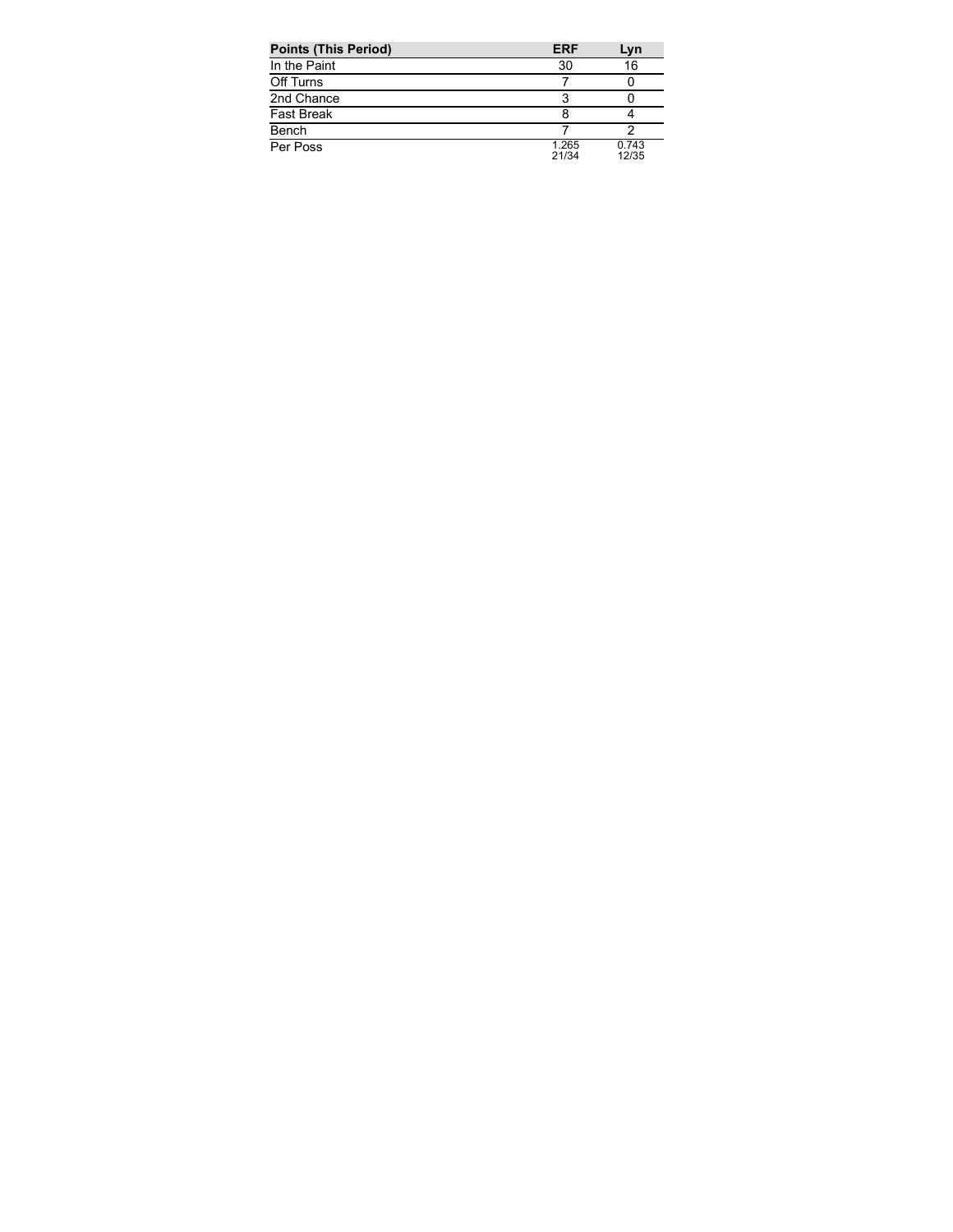# **Official Scoring/Possession Reference Chart Embry-Riddle (FL) vs Lynn Period 1 January 19, 2022 at de Hoernle Sports amp; Cultural Center - Boca Raton**



## **Period 1**

#### **Starters:**

**Embry-Riddle (FL)**: 1 CROUCH,ROMEO (G); 2 MURRAY,CHRIS (F); 12 JENKINS,ELIJAH (G); 22 WHITLOW,MALCOLM (G); 31 JEROTIC,NIKOLA (F);<br>**Lynn**: 0 ELLIS,BRANDEN (G); 1 PEEVY,CHRISTIAN (G); 3 BORNELUS,BRANDON (G); 10 KURNAZ,SERVE

| <b>Time</b> | <b>VISITORS: Embry-Riddle (FL)</b>    | <b>Score</b> | <b>Margin</b>  | <b>HOME: Lynn</b>                       |
|-------------|---------------------------------------|--------------|----------------|-----------------------------------------|
| 19:32       | GOOD! JUMPER by CROUCH, ROMEO         | $0 - 2$      | V <sub>2</sub> |                                         |
| 19:05       | GOOD! JUMPER by JEROTIC, NIKOLA       | 0-4          | V <sub>4</sub> |                                         |
| 17:41       |                                       | $1 - 4$      | $V_3$          | GOOD! FT by PEEVY, CHRISTIAN            |
| 16:21       | GOOD! LAYUP by JEROTIC, NIKOLA [PNT]  | 1-6          | V <sub>5</sub> |                                         |
| 15:24       |                                       | $4 - 6$      | V <sub>2</sub> | GOOD! 3PTR by KURNAZ, SERVET            |
| 15:07       | GOOD! 3PTR by MURRAY, CHRIS           | $4 - 9$      | V <sub>5</sub> |                                         |
| 14:23       | GOOD! LAYUP by CROUCH, ROMEO          | $4 - 11$     | V <sub>7</sub> |                                         |
| 13:43       |                                       | $6 - 11$     | V <sub>5</sub> | GOOD! LAYUP by EVANS, JAMISON [FB]      |
| 13:30       | GOOD! 3PTR by JENKINS, ELIJAH         | $6 - 14$     | V 8            |                                         |
| 13:05       |                                       | $8 - 14$     | $V_6$          | GOOD! JUMPER by BORNELUS, BRANDON [PNT] |
| 12:43       | GOOD! FT by JENKINS, ELIJAH           | $8 - 15$     | V <sub>7</sub> |                                         |
| 12:12       |                                       | $10 - 15$    | V <sub>5</sub> | GOOD! LAYUP by EVANS, JAMISON           |
| 11:58       | GOOD! 3PTR by JENKINS, ELIJAH         | $10 - 18$    | V 8            |                                         |
| 11:47       |                                       | 12-18        | $V_6$          | GOOD! JUMPER by BORNELUS, BRANDON       |
| 11:34       | GOOD! 3PTR by WHITLOW, MALCOLM        | $12 - 21$    | V <sub>9</sub> |                                         |
| 11:15       |                                       | $14 - 21$    | V <sub>7</sub> | GOOD! LAYUP by SANKARE, IBRAHIMA        |
| 10:46       |                                       | $15 - 21$    | $V_6$          | GOOD! FT by ELLIS, BRANDEN              |
| 10:46       |                                       | 16-21        | V <sub>5</sub> | GOOD! FT by ELLIS, BRANDEN              |
| 10:30       | GOOD! JUMPER by JENKINS, ELIJAH       | 16-23        | V <sub>7</sub> |                                         |
| 10:17       |                                       | 18-23        | V <sub>5</sub> | GOOD! LAYUP by SANKARE, IBRAHIMA        |
| 10:07       | GOOD! JUMPER by CROUCH, ROMEO         | 18-25        | V <sub>7</sub> |                                         |
| 09:49       |                                       | 19-25        | $V_6$          | GOOD! FT by SANKARE, IBRAHIMA           |
| 08:45       |                                       | 22-25        | $V_3$          | GOOD! 3PTR by BORNELUS, BRANDON         |
| 08:30       | GOOD! LAYUP by CROUCH, ROMEO          | 22-27        | V <sub>5</sub> |                                         |
| 08:06       | GOOD! 3PTR by CROUCH, ROMEO           | 22-30        | V8             |                                         |
| 07:41       |                                       | 24-30        | $V_6$          | GOOD! LAYUP by SANKARE, IBRAHIMA        |
| 07:11       | GOOD! LAYUP by CROUCH, ROMEO          | 24-32        | V 8            |                                         |
| 06:41       | GOOD! JUMPER by ALESSANDRO, JON [PNT] | 24-34        | $V$ 10         |                                         |
| 06:17       |                                       | 25-34        | V <sub>9</sub> | GOOD! FT by KURNAZ, SERVET              |
| 06:17       |                                       | 26-34        | V 8            | GOOD! FT by KURNAZ, SERVET              |
| 05:55       |                                       | 27-34        | V <sub>7</sub> | GOOD! FT by ELLIS, BRANDEN              |
| 05:55       |                                       | 28-34        | V6             | GOOD! FT by ELLIS, BRANDEN              |
| 05:28       | GOOD! FT by CROUCH, ROMEO             | 28-35        | V <sub>7</sub> |                                         |
| 04:19       |                                       | 29-35        | $V_6$          | GOOD! FT by KURNAZ, SERVET              |
| 04:19       |                                       | 30-35        | V <sub>5</sub> | GOOD! FT by KURNAZ, SERVET              |
| 03:27       | GOOD! LAYUP by MURRAY, CHRIS          | 30-37        | V <sub>7</sub> |                                         |
| 03:10       |                                       | 32-37        | V <sub>5</sub> | GOOD! JUMPER by BORNELUS, BRANDON       |
| 02:50       | GOOD! FT by JEROTIC, NIKOLA           | 32-38        | $V_6$          |                                         |
| 02:50       | GOOD! FT by JEROTIC, NIKOLA           | 32-39        | V <sub>7</sub> |                                         |
| 02:24       |                                       | 34-39        | V <sub>5</sub> | GOOD! LAYUP by SANKARE, IBRAHIMA        |
| 01:05       |                                       | 36-39        | $V_3$          | GOOD! LAYUP by SANKARE, IBRAHIMA        |
| 00:53       | GOOD! LAYUP by JEROTIC, NIKOLA [PNT]  | 36-41        | V <sub>5</sub> |                                         |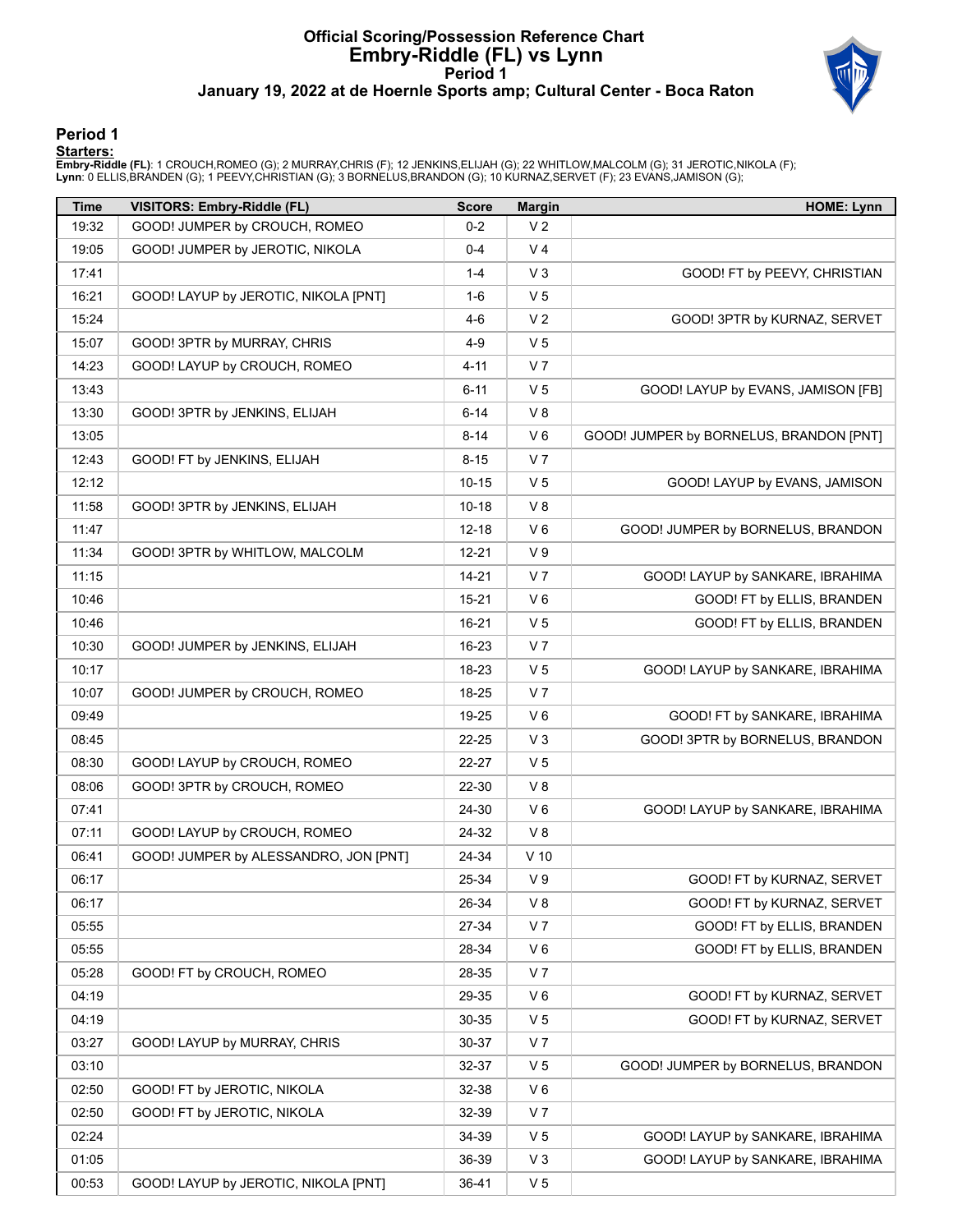**Embry-Riddle (FL) 41, Lynn 36**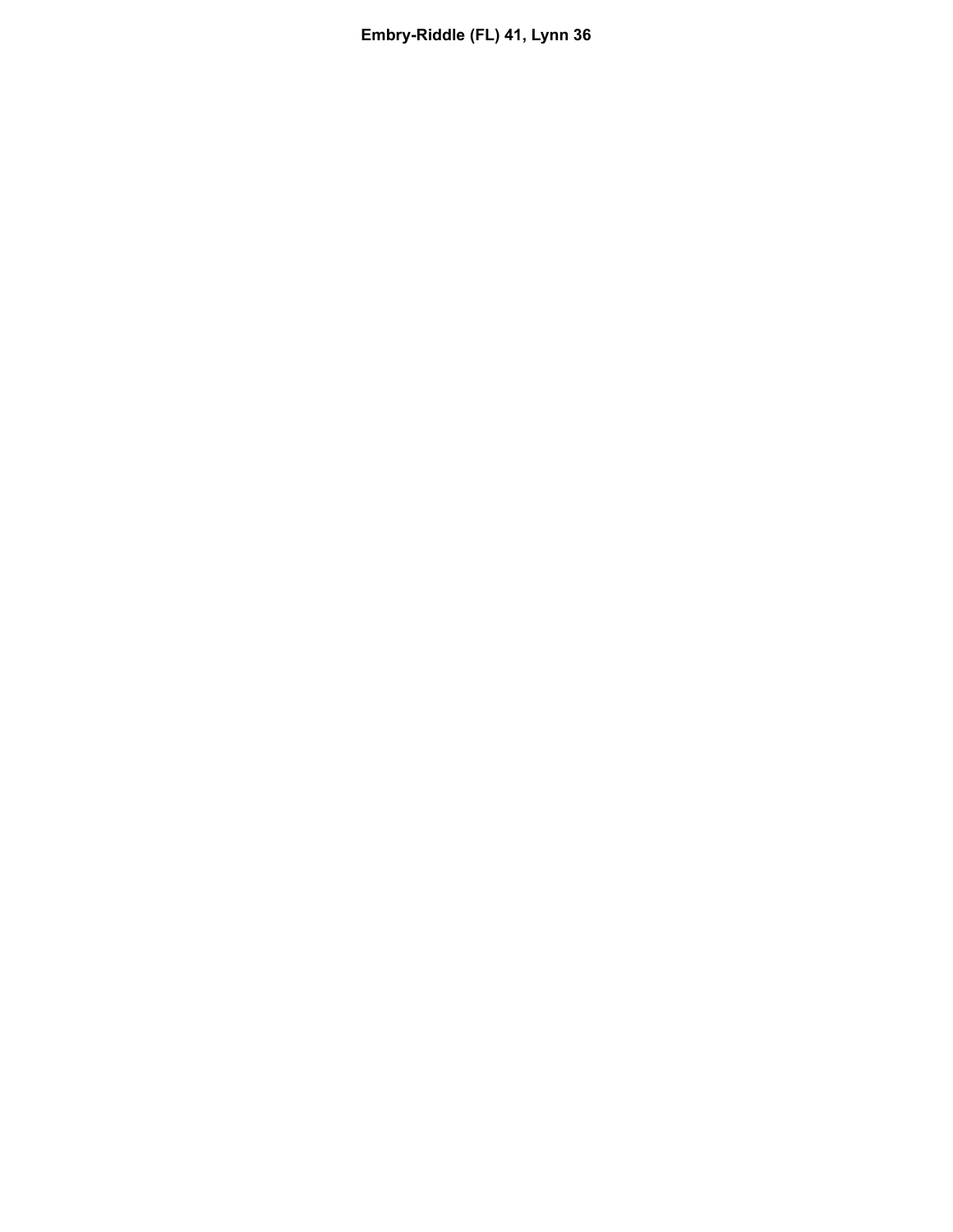# **Official Scoring/Possession Reference Chart Embry-Riddle (FL) vs Lynn Period 2 January 19, 2022 at de Hoernle Sports amp; Cultural Center - Boca Raton**



## **Period 2**

#### **Starters:**

**Embry-Riddle (FL)**: 1 CROUCH,ROMEO (G); 2 MURRAY,CHRIS (F); 12 JENKINS,ELIJAH (G); 22 WHITLOW,MALCOLM (G); 31 JEROTIC,NIKOLA (F);<br>**Lynn**: 0 ELLIS,BRANDEN (G); 1 PEEVY,CHRISTIAN (G); 3 BORNELUS,BRANDON (G); 10 KURNAZ,SERVE

| Time  | <b>VISITORS: Embry-Riddle (FL)</b>    | <b>Score</b> | <b>Margin</b>   | <b>HOME: Lynn</b>                      |
|-------|---------------------------------------|--------------|-----------------|----------------------------------------|
| 19:42 |                                       | 39-41        | V <sub>2</sub>  | GOOD! 3PTR by BORNELUS, BRANDON        |
| 19:15 |                                       | 41-41        | T.              | GOOD! LAYUP by BORNELUS, BRANDON       |
| 19:00 | GOOD! LAYUP by CROUCH, ROMEO          | 41-43        | V <sub>2</sub>  |                                        |
| 18:37 |                                       | 43-43        | T.              | GOOD! JUMPER by KURNAZ, SERVET [PNT]   |
| 18:14 | GOOD! LAYUP by WHITLOW, MALCOLM       | 43-45        | V <sub>2</sub>  |                                        |
| 18:05 |                                       | 45-45        | Τ               | GOOD! LAYUP by SANKARE, IBRAHIMA [PNT] |
| 17:53 | GOOD! LAYUP by CROUCH, ROMEO          | 45-47        | V <sub>2</sub>  |                                        |
| 17:40 |                                       | 48-47        | H <sub>1</sub>  | GOOD! 3PTR by BORNELUS, BRANDON        |
| 17:17 | GOOD! LAYUP by MURRAY, CHRIS          | 48-49        | V <sub>1</sub>  |                                        |
| 16:49 | GOOD! LAYUP by JEROTIC, NIKOLA        | 48-51        | $V_3$           |                                        |
| 16:06 | GOOD! LAYUP by CROUCH, ROMEO [FB]     | 48-53        | V <sub>5</sub>  |                                        |
| 16:06 | GOOD! FT by CROUCH, ROMEO [FB]        | 48-54        | $V_6$           |                                        |
| 15:52 |                                       | 50-54        | V <sub>4</sub>  | GOOD! DUNK by ELLIS, BRANDEN [PNT]     |
| 15:34 | GOOD! LAYUP by MURRAY, CHRIS          | 50-56        | $V_6$           |                                        |
| 15:07 | GOOD! 3PTR by WHITLOW, MALCOLM        | 50-59        | V <sub>9</sub>  |                                        |
| 13:47 | GOOD! JUMPER by JEROTIC, NIKOLA [PNT] | 50-61        | V <sub>11</sub> |                                        |
| 13:00 | GOOD! LAYUP by WHITLOW, MALCOLM [FB]  | 50-63        | V <sub>13</sub> |                                        |
| 13:00 | GOOD! FT by WHITLOW, MALCOLM [FB]     | 50-64        | V <sub>14</sub> |                                        |
| 12:34 | GOOD! JUMPER by CROUCH, ROMEO [PNT]   | 50-66        | $V$ 16          |                                        |
| 12:00 |                                       | 52-66        | V <sub>14</sub> | GOOD! LAYUP by ELLIS, BRANDEN [FB]     |
| 11:32 | GOOD! JUMPER by CROUCH, ROMEO         | 52-68        | $V$ 16          |                                        |
| 10:03 |                                       | 54-68        | V <sub>14</sub> | GOOD! JUMPER by KURNAZ, SERVET         |
| 10:03 | GOOD! LAYUP by ALESSANDRO, JON [FB]   | 54-70        | $V$ 16          |                                        |
| 08:11 |                                       | 56-70        | V <sub>14</sub> | GOOD! LAYUP by EVANS, JAMISON [FB]     |
| 07:58 | GOOD! FT by WHITLOW, MALCOLM          | 56-71        | V <sub>15</sub> |                                        |
| 07:36 |                                       | 58-71        | V <sub>13</sub> | GOOD! LAYUP by KURNAZ, SERVET          |
| 06:21 |                                       | 60-71        | $V$ 11          | GOOD! LAYUP by PEEVY, CHRISTIAN        |
| 05:32 | GOOD! FT by HENAGAN, CJ               | 60-72        | V <sub>12</sub> |                                        |
| 05:17 |                                       | 62-72        | $V$ 10          | GOOD! JUMPER by PEEVY, CHRISTIAN       |
| 04:55 | GOOD! LAYUP by JEROTIC, NIKOLA        | 62-74        | V <sub>12</sub> |                                        |
| 03:47 | GOOD! FT by CROUCH, ROMEO             | 62-75        | $V$ 13          |                                        |
| 03:17 | GOOD! LAYUP by HENAGAN, CJ            | 62-77        | V <sub>15</sub> |                                        |
| 02:21 | GOOD! 3PTR by CROUCH, ROMEO           | 62-80        | V <sub>18</sub> |                                        |
| 01:32 | GOOD! LAYUP by CROUCH, ROMEO          | 62-82        | V <sub>20</sub> |                                        |
| 00:46 | GOOD! LAYUP by ALESSANDRO, JON        | 62-84        | V <sub>22</sub> |                                        |

**Embry-Riddle (FL) 84, Lynn 62**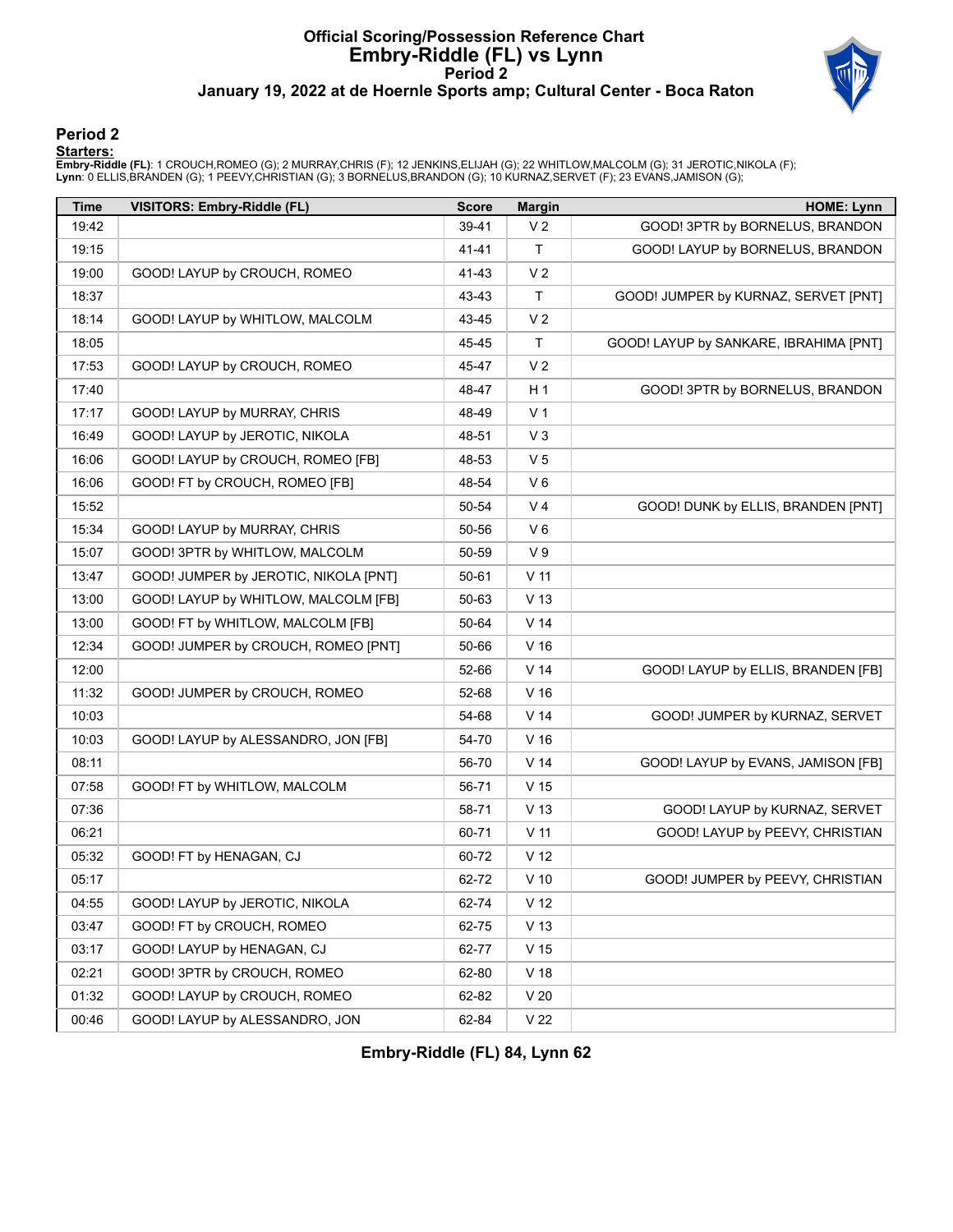# **Official Substitutions Log Embry-Riddle (FL) vs Lynn Period 1**



## **January 19, 2022 at de Hoernle Sports amp; Cultural Center - Boca Raton**

| 1 CROUCH, ROMEO<br>2 MURRAY, CHRIS<br>12 JENKINS, ELIJAH<br>22 WHITLOW.MALCOLM<br>31 JEROTIC, NIKOLA<br>14:34<br>$9 - 4$<br>14:34<br>SUB OUT: 2 MURRAY CHRIS<br>12:43<br>$14-8$<br>SUB IN: 14 ALESSANDRO, JON<br>12:43<br>SUB OUT: 22 WHITLOW.MALCOLM<br>10:46<br>$21 - 14$<br>SUB IN: 24 HENAGAN,CJ<br>10:46<br>10:46<br>10:46<br>SUB OUT: 31 JEROTIC, NIKOLA<br>09:49<br>$25-19$<br>SUB IN: 32 SULLY, DANNY<br>09:49<br>08:03<br>$30 - 22$<br>08:03<br>06:17<br>34-25<br>06:17<br>06:17<br>06:17<br>SUB OUT: 12 JENKINS.ELIJAH<br>06:17<br>SUB IN: 22 WHITLOW, MALCOLM<br>06:17<br>SUB OUT: 14 ALESSANDRO, JON<br>05:55<br>34-28<br>SUB IN: 2 MURRAY, CHRIS<br>05:55<br>05:55<br>05:55<br>SUB OUT: 24 HENAGAN,CJ<br>05:06<br>35-28<br>SUB IN: 5 PARK, DAVID<br>05:06<br>35-28<br>04:30<br>04:30<br>SUB OUT: 1 CROUCH, ROMEO<br>37-32<br>02:56<br>SUB OUT: 32 SULLY.DANNY<br>02:56<br>SUB IN: 12 JENKINS, ELIJAH<br>02:56<br>SUB IN: 31 JEROTIC, NIKOLA<br>02:56<br>02:50<br>38-32<br>02:50<br>01:36<br>39-34<br>01:36<br>SUB OUT: 22 WHITLOW, MALCOLM<br>01:36<br>SUB IN: 1 CROUCH, ROMEO<br>01:36 | VISITORS: Embry-Riddle (FL) | <b>Time</b> | <b>Score</b> | <b>HOME: Lynn</b>          |
|------------------------------------------------------------------------------------------------------------------------------------------------------------------------------------------------------------------------------------------------------------------------------------------------------------------------------------------------------------------------------------------------------------------------------------------------------------------------------------------------------------------------------------------------------------------------------------------------------------------------------------------------------------------------------------------------------------------------------------------------------------------------------------------------------------------------------------------------------------------------------------------------------------------------------------------------------------------------------------------------------------------------------------------------------------------------------------------------------|-----------------------------|-------------|--------------|----------------------------|
|                                                                                                                                                                                                                                                                                                                                                                                                                                                                                                                                                                                                                                                                                                                                                                                                                                                                                                                                                                                                                                                                                                      |                             |             |              | 0 ELLIS, BRANDEN           |
|                                                                                                                                                                                                                                                                                                                                                                                                                                                                                                                                                                                                                                                                                                                                                                                                                                                                                                                                                                                                                                                                                                      |                             |             |              | 1 PEEVY, CHRISTIAN         |
|                                                                                                                                                                                                                                                                                                                                                                                                                                                                                                                                                                                                                                                                                                                                                                                                                                                                                                                                                                                                                                                                                                      |                             |             |              | 3 BORNELUS, BRANDON        |
|                                                                                                                                                                                                                                                                                                                                                                                                                                                                                                                                                                                                                                                                                                                                                                                                                                                                                                                                                                                                                                                                                                      |                             |             |              | 10 KURNAZ, SERVET          |
|                                                                                                                                                                                                                                                                                                                                                                                                                                                                                                                                                                                                                                                                                                                                                                                                                                                                                                                                                                                                                                                                                                      |                             |             |              | 23 EVANS, JAMISON          |
|                                                                                                                                                                                                                                                                                                                                                                                                                                                                                                                                                                                                                                                                                                                                                                                                                                                                                                                                                                                                                                                                                                      |                             |             |              | SUB OUT: KURNAZ, SERVET    |
|                                                                                                                                                                                                                                                                                                                                                                                                                                                                                                                                                                                                                                                                                                                                                                                                                                                                                                                                                                                                                                                                                                      |                             |             |              | SUB IN: SANKARE, IBRAHIMA  |
|                                                                                                                                                                                                                                                                                                                                                                                                                                                                                                                                                                                                                                                                                                                                                                                                                                                                                                                                                                                                                                                                                                      |                             |             |              |                            |
|                                                                                                                                                                                                                                                                                                                                                                                                                                                                                                                                                                                                                                                                                                                                                                                                                                                                                                                                                                                                                                                                                                      |                             |             |              |                            |
|                                                                                                                                                                                                                                                                                                                                                                                                                                                                                                                                                                                                                                                                                                                                                                                                                                                                                                                                                                                                                                                                                                      |                             |             |              |                            |
|                                                                                                                                                                                                                                                                                                                                                                                                                                                                                                                                                                                                                                                                                                                                                                                                                                                                                                                                                                                                                                                                                                      |                             |             |              |                            |
|                                                                                                                                                                                                                                                                                                                                                                                                                                                                                                                                                                                                                                                                                                                                                                                                                                                                                                                                                                                                                                                                                                      |                             |             |              | SUB OUT: ELLIS, BRANDEN    |
|                                                                                                                                                                                                                                                                                                                                                                                                                                                                                                                                                                                                                                                                                                                                                                                                                                                                                                                                                                                                                                                                                                      |                             |             |              | SUB IN: DOANE, ALEX        |
|                                                                                                                                                                                                                                                                                                                                                                                                                                                                                                                                                                                                                                                                                                                                                                                                                                                                                                                                                                                                                                                                                                      |                             |             |              |                            |
|                                                                                                                                                                                                                                                                                                                                                                                                                                                                                                                                                                                                                                                                                                                                                                                                                                                                                                                                                                                                                                                                                                      |                             |             |              |                            |
|                                                                                                                                                                                                                                                                                                                                                                                                                                                                                                                                                                                                                                                                                                                                                                                                                                                                                                                                                                                                                                                                                                      |                             |             |              | SUB OUT: PEEVY, CHRISTIAN  |
|                                                                                                                                                                                                                                                                                                                                                                                                                                                                                                                                                                                                                                                                                                                                                                                                                                                                                                                                                                                                                                                                                                      |                             |             |              | SUB IN: KURNAZ, SERVET     |
|                                                                                                                                                                                                                                                                                                                                                                                                                                                                                                                                                                                                                                                                                                                                                                                                                                                                                                                                                                                                                                                                                                      |                             |             |              | SUB OUT: BORNELUS, BRANDON |
|                                                                                                                                                                                                                                                                                                                                                                                                                                                                                                                                                                                                                                                                                                                                                                                                                                                                                                                                                                                                                                                                                                      |                             |             |              | SUB OUT: EVANS, JAMISON    |
|                                                                                                                                                                                                                                                                                                                                                                                                                                                                                                                                                                                                                                                                                                                                                                                                                                                                                                                                                                                                                                                                                                      |                             |             |              | SUB IN: ELLIS, BRANDEN     |
|                                                                                                                                                                                                                                                                                                                                                                                                                                                                                                                                                                                                                                                                                                                                                                                                                                                                                                                                                                                                                                                                                                      |                             |             |              | SUB IN: PEEVY, CHRISTIAN   |
|                                                                                                                                                                                                                                                                                                                                                                                                                                                                                                                                                                                                                                                                                                                                                                                                                                                                                                                                                                                                                                                                                                      |                             |             |              |                            |
|                                                                                                                                                                                                                                                                                                                                                                                                                                                                                                                                                                                                                                                                                                                                                                                                                                                                                                                                                                                                                                                                                                      |                             |             |              |                            |
|                                                                                                                                                                                                                                                                                                                                                                                                                                                                                                                                                                                                                                                                                                                                                                                                                                                                                                                                                                                                                                                                                                      |                             |             |              |                            |
|                                                                                                                                                                                                                                                                                                                                                                                                                                                                                                                                                                                                                                                                                                                                                                                                                                                                                                                                                                                                                                                                                                      |                             |             |              |                            |
|                                                                                                                                                                                                                                                                                                                                                                                                                                                                                                                                                                                                                                                                                                                                                                                                                                                                                                                                                                                                                                                                                                      |                             |             |              | SUB OUT: SANKARE, IBRAHIMA |
|                                                                                                                                                                                                                                                                                                                                                                                                                                                                                                                                                                                                                                                                                                                                                                                                                                                                                                                                                                                                                                                                                                      |                             |             |              | SUB IN: BORNELUS.BRANDON   |
|                                                                                                                                                                                                                                                                                                                                                                                                                                                                                                                                                                                                                                                                                                                                                                                                                                                                                                                                                                                                                                                                                                      |                             |             |              |                            |
|                                                                                                                                                                                                                                                                                                                                                                                                                                                                                                                                                                                                                                                                                                                                                                                                                                                                                                                                                                                                                                                                                                      |                             |             |              |                            |
|                                                                                                                                                                                                                                                                                                                                                                                                                                                                                                                                                                                                                                                                                                                                                                                                                                                                                                                                                                                                                                                                                                      |                             |             |              | SUB OUT: DOANE, ALEX       |
|                                                                                                                                                                                                                                                                                                                                                                                                                                                                                                                                                                                                                                                                                                                                                                                                                                                                                                                                                                                                                                                                                                      |                             |             |              | SUB IN: EVANS, JAMISON     |
|                                                                                                                                                                                                                                                                                                                                                                                                                                                                                                                                                                                                                                                                                                                                                                                                                                                                                                                                                                                                                                                                                                      |                             |             |              |                            |
|                                                                                                                                                                                                                                                                                                                                                                                                                                                                                                                                                                                                                                                                                                                                                                                                                                                                                                                                                                                                                                                                                                      |                             |             |              |                            |
|                                                                                                                                                                                                                                                                                                                                                                                                                                                                                                                                                                                                                                                                                                                                                                                                                                                                                                                                                                                                                                                                                                      |                             |             |              |                            |
|                                                                                                                                                                                                                                                                                                                                                                                                                                                                                                                                                                                                                                                                                                                                                                                                                                                                                                                                                                                                                                                                                                      |                             |             |              |                            |
|                                                                                                                                                                                                                                                                                                                                                                                                                                                                                                                                                                                                                                                                                                                                                                                                                                                                                                                                                                                                                                                                                                      |                             |             |              | SUB OUT: KURNAZ.SERVET     |
|                                                                                                                                                                                                                                                                                                                                                                                                                                                                                                                                                                                                                                                                                                                                                                                                                                                                                                                                                                                                                                                                                                      |                             |             |              | SUB IN: SANKARE, IBRAHIMA  |
|                                                                                                                                                                                                                                                                                                                                                                                                                                                                                                                                                                                                                                                                                                                                                                                                                                                                                                                                                                                                                                                                                                      |                             |             |              | SUB OUT: PEEVY, CHRISTIAN  |
|                                                                                                                                                                                                                                                                                                                                                                                                                                                                                                                                                                                                                                                                                                                                                                                                                                                                                                                                                                                                                                                                                                      |                             |             |              | SUB IN: DOANE, ALEX        |
|                                                                                                                                                                                                                                                                                                                                                                                                                                                                                                                                                                                                                                                                                                                                                                                                                                                                                                                                                                                                                                                                                                      |                             |             |              |                            |
|                                                                                                                                                                                                                                                                                                                                                                                                                                                                                                                                                                                                                                                                                                                                                                                                                                                                                                                                                                                                                                                                                                      |                             |             |              |                            |
| SUB OUT: 12 JENKINS, ELIJAH<br>00:20<br>41-36                                                                                                                                                                                                                                                                                                                                                                                                                                                                                                                                                                                                                                                                                                                                                                                                                                                                                                                                                                                                                                                        |                             |             |              |                            |
| SUB IN: 24 HENAGAN,CJ<br>00:20                                                                                                                                                                                                                                                                                                                                                                                                                                                                                                                                                                                                                                                                                                                                                                                                                                                                                                                                                                                                                                                                       |                             |             |              |                            |

# **Embry-Riddle (FL) 41, Lynn 36**